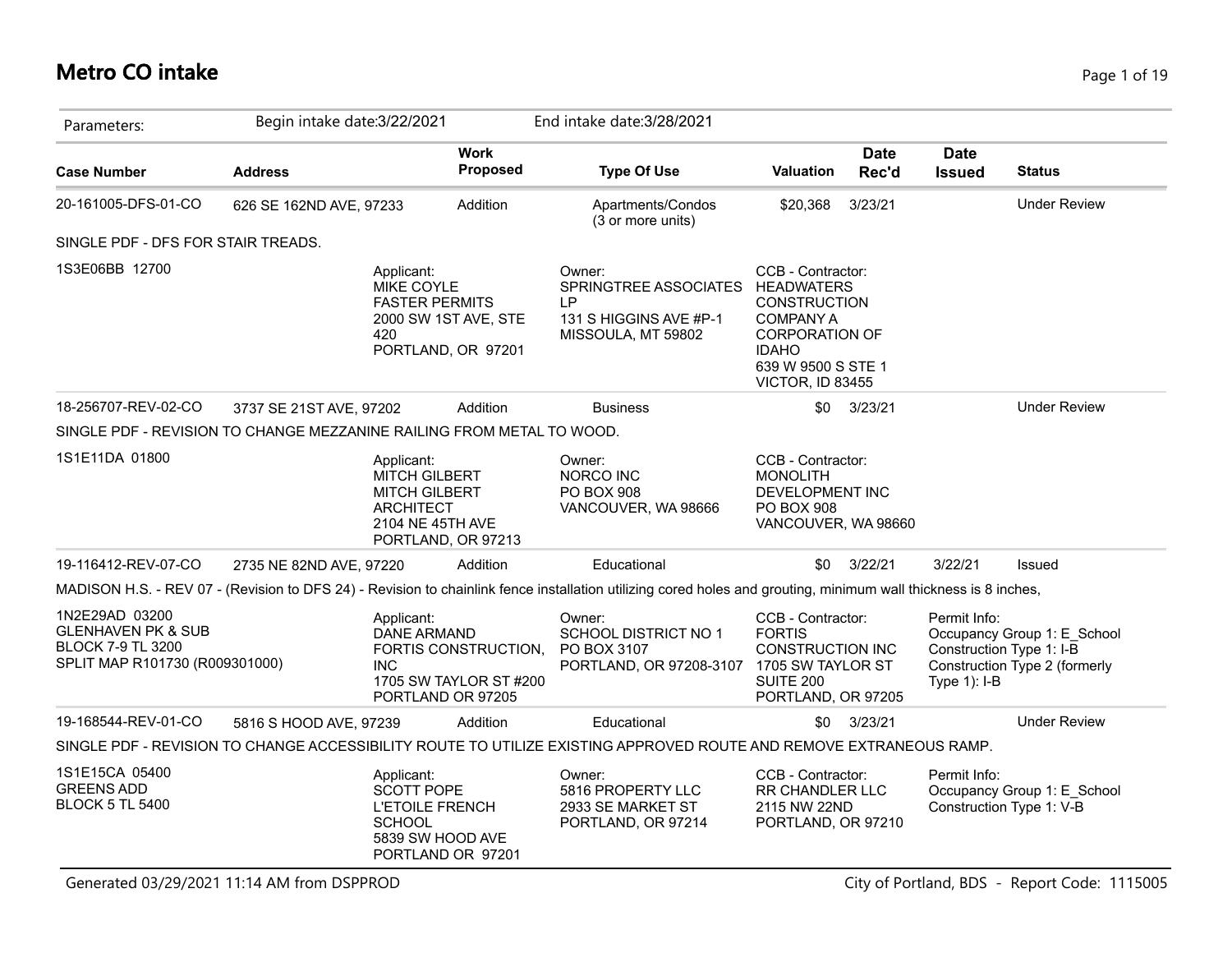# **Metro CO intake** Page 2 of 19

| Parameters:                                                                            | Begin intake date: 3/22/2021 |                                                                                                                | End intake date: 3/28/2021                                                                                                                                                                            |                                                                                                                |                      |                                                                   |                                                         |
|----------------------------------------------------------------------------------------|------------------------------|----------------------------------------------------------------------------------------------------------------|-------------------------------------------------------------------------------------------------------------------------------------------------------------------------------------------------------|----------------------------------------------------------------------------------------------------------------|----------------------|-------------------------------------------------------------------|---------------------------------------------------------|
| <b>Case Number</b>                                                                     | <b>Address</b>               | <b>Work</b><br>Proposed                                                                                        | <b>Type Of Use</b>                                                                                                                                                                                    | <b>Valuation</b>                                                                                               | <b>Date</b><br>Rec'd | <b>Date</b><br><b>Issued</b>                                      | <b>Status</b>                                           |
| 20-172805-REV-01-CO                                                                    | 981 SE 8TH AVE, 97214        | Addition                                                                                                       | Storage                                                                                                                                                                                               | \$0                                                                                                            | 3/22/21              |                                                                   | <b>Under Review</b>                                     |
| ORIGINAL PLANS EXAMINER.                                                               |                              |                                                                                                                | SINGLE PDF - REVISION TO REMOVE THE REQUIREMENT FOR A BACK FLOW DEVICE ON EXISTING WATER LINE. A BACK FLOW DEVICE IS NOT REQUIRED PER                                                                 |                                                                                                                |                      |                                                                   |                                                         |
| 1S1E02BB 07000                                                                         |                              | Applicant:<br><b>ZAC HORTON</b><br><b>FASTER PERMITS</b><br>2000 SW 1ST AVE SUITE<br>420<br>PORTLAND, OR 97201 | Owner:<br><b>LAPIN PROPERTIES LLC</b><br>12115 S BREYMAN AVE<br>PORTLAND, OR 97219-8416<br>Owner:<br><b>HOLGATE PROPERTY</b><br><b>HOLDINGS LLC</b><br>12115 S BREYMAN AVE<br>PORTLAND, OR 97219-8416 | CCB - Contractor:<br>PR DESIGN & GENERAL<br><b>CONTRACTORS LLC</b><br>2120 SW CERIS WAY<br>TROUTDALE, OR 97060 |                      |                                                                   |                                                         |
| Total # of CO Addition permit intakes:5                                                |                              |                                                                                                                |                                                                                                                                                                                                       |                                                                                                                |                      |                                                                   | Total valuation of CO Addition permit intakes: \$20,368 |
| 21-027792-000-00-CO                                                                    | 1607 NW 23RD AVE, 97210      | Alteration                                                                                                     | Apartments/Condos<br>(3 or more units)                                                                                                                                                                | \$5,000                                                                                                        | 3/26/21              |                                                                   | <b>Under Review</b>                                     |
|                                                                                        |                              |                                                                                                                | SINGLE PDF - CHANGE OF OCCUPANCY FOR 4 OF 8 UNITS FROM R2 TO R1. NO STRUCTURAL ALTERATIONS.                                                                                                           |                                                                                                                |                      |                                                                   |                                                         |
| 1N1E28CC 13800<br><b>COUCHS ADD</b><br>BLOCK 313<br>LOT 4 EXC W 30'                    |                              | Applicant:<br><b>BOB SCHATZ</b><br>ALLUSA ARCHITECTURE<br>2118 SE DIVISION<br>PORTLAND, OR 97202               | Owner:<br><b>FAIR OGDEN LLC</b><br>2519 SE MADISON ST<br>PORTLAND, OR 97214                                                                                                                           | Primary Contractor:<br><b>TO BID</b>                                                                           |                      | Permit Info:<br>or Motel<br>Construction Type 1: V-B              | Occupancy Group 1: R-1 Hotel                            |
| 18-264763-REV-02-CO                                                                    | 901 SW KING AVE, 97205       | Alteration                                                                                                     | Apartments/Condos<br>(3 or more units)                                                                                                                                                                | \$90,437                                                                                                       | 3/26/21              |                                                                   | <b>Under Review</b>                                     |
|                                                                                        |                              |                                                                                                                | SINGLE PDF - VALUE-ADDED REVISION TO FALL PROTECTION ANCHORS AND MECHANICAL UNIT SCREEN REFLECTING CHANGES MADE IN THE FIELD.                                                                         |                                                                                                                |                      |                                                                   |                                                         |
| 1N1E33CD 02500<br><b>JOHNSONS ADD</b><br><b>BLOCK 5</b><br>LOT 2&3<br>E 50' OF LOT 6&7 |                              | Applicant:<br><b>JASON TAND</b><br><b>LRS ARCHITECTS</b><br>720 NW DAVIS, SUITE 300<br>PORTLAND, OR 97209      | Owner:<br>KING TOWER HOLDINGS<br><b>LLC</b><br>101 SW MAIN ST #1210<br>PORTLAND, OR 97204                                                                                                             | CCB - Contractor:<br><b>CARLSON ROOFING</b><br><b>COMPANY INC</b><br>PO BOX 1695<br>HILLSBORO, OR 97123        |                      | Permit Info:<br>Occupancy Group 1: R-<br>Construction Type 1: I-A | 2 Residential Multi-family                              |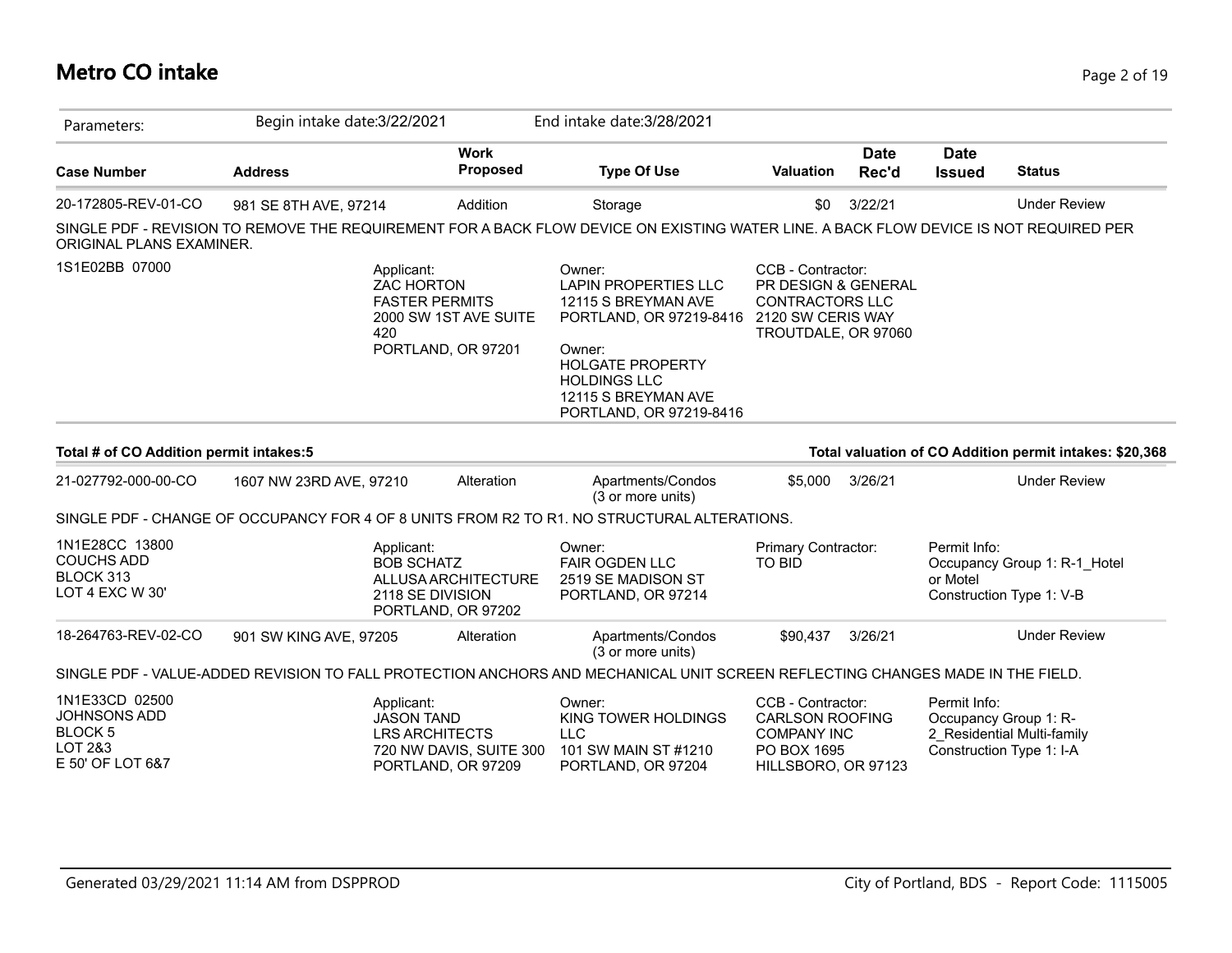# **Metro CO intake** Page 3 of 19

| Parameters:                                                             | Begin intake date: 3/22/2021                            |                                                                                                                                         | End intake date: 3/28/2021                                                                                                               |                                                                                                                                                                      |                      |                              |                                                                                 |
|-------------------------------------------------------------------------|---------------------------------------------------------|-----------------------------------------------------------------------------------------------------------------------------------------|------------------------------------------------------------------------------------------------------------------------------------------|----------------------------------------------------------------------------------------------------------------------------------------------------------------------|----------------------|------------------------------|---------------------------------------------------------------------------------|
| <b>Case Number</b>                                                      | <b>Address</b>                                          | <b>Work</b><br>Proposed                                                                                                                 | <b>Type Of Use</b>                                                                                                                       | Valuation                                                                                                                                                            | <b>Date</b><br>Rec'd | <b>Date</b><br><b>Issued</b> | <b>Status</b>                                                                   |
| 19-134241-REV-06-CO                                                     | 1000 SW VISTA AVE, 97205                                | Alteration                                                                                                                              | Apartments/Condos<br>(3 or more units)                                                                                                   | \$0                                                                                                                                                                  | 3/26/21              |                              | Approved to Issue                                                               |
|                                                                         | UNIT MATRIX). DUE TO CURRENT APARTMENT TENANT MOVE OUT. |                                                                                                                                         | SINGLE PDF: REVISION TO CHANGE TWO PAIRS OF APARTMENTS IN THE PERMITTED SCOPE TO BE SWAPPED WITH A DIFFERENT PAIR OF UNITS (SEE ATTACHED |                                                                                                                                                                      |                      |                              |                                                                                 |
| 1N1E33CD 04200<br><b>JOHNSONS ADD</b><br>BLOCK <sub>3</sub><br>LOT 1-12 |                                                         | Applicant:<br><b>CHARLES KIDWELL</b><br><b>ROBERT S LEEB</b><br><b>ARCHITECTS</b><br>71 SW OAK STREET, STE<br>200<br>PORTLAND, OR 97204 | Owner:<br><b>VISTA ST CLAIR</b><br>APARTMENTS LLC<br>101 SW MAIN ST #1210<br>PORTLAND, OR 97204                                          | CCB - Contractor:<br>R & H CONSTRUCTION<br>CO<br>2019 NW WILSON ST<br>PORTLAND, OR 97209                                                                             |                      | Permit Info:                 | Occupancy Group 1: R-<br>2 Residential Multi-family<br>Construction Type 1: I-A |
| 19-256192-DFS-01-CO                                                     | 626 SE 162ND AVE, 97233                                 | Alteration                                                                                                                              | Apartments/Condos<br>(3 or more units)                                                                                                   | \$20.368                                                                                                                                                             | 3/23/21              |                              | <b>Under Review</b>                                                             |
| SINGLE PDF - DFS FOR STAIR TREADS.                                      |                                                         |                                                                                                                                         |                                                                                                                                          |                                                                                                                                                                      |                      |                              |                                                                                 |
| 1S3E06BB 12700                                                          |                                                         | Applicant:<br><b>MIKE COYLE</b><br><b>FASTER PERMITS</b><br>2000 SW 1ST AVE, STE<br>420<br>PORTLAND, OR 97201                           | Owner:<br>SPRINGTREE ASSOCIATES<br>LP<br>131 S HIGGINS AVE #P-1<br>MISSOULA, MT 59802                                                    | CCB - Contractor:<br><b>HEADWATERS</b><br><b>CONSTRUCTION</b><br><b>COMPANY A</b><br><b>CORPORATION OF</b><br><b>IDAHO</b><br>639 W 9500 S STE 1<br>VICTOR, ID 83455 |                      |                              |                                                                                 |
| 19-256185-DFS-01-CO                                                     | 626 SE 162ND AVE, 97233                                 | Alteration                                                                                                                              | Apartments/Condos<br>(3 or more units)                                                                                                   | \$20,368                                                                                                                                                             | 3/23/21              |                              | <b>Under Review</b>                                                             |
| SINGLE PDF - DFS FOR STAIR TREADS.                                      |                                                         |                                                                                                                                         |                                                                                                                                          |                                                                                                                                                                      |                      |                              |                                                                                 |
| 1S3E06BB 12700                                                          |                                                         | Applicant:<br>MIKE COYLE<br><b>FASTER PERMITS</b><br>2000 SW 1ST AVE, STE<br>420<br>PORTLAND, OR 97201                                  | Owner:<br>SPRINGTREE ASSOCIATES<br><b>LP</b><br>131 S HIGGINS AVE #P-1<br>MISSOULA, MT 59802                                             | CCB - Contractor:<br><b>HEADWATERS</b><br><b>CONSTRUCTION</b><br><b>COMPANY A</b><br><b>CORPORATION OF</b><br><b>IDAHO</b><br>639 W 9500 S STE 1<br>VICTOR, ID 83455 |                      |                              |                                                                                 |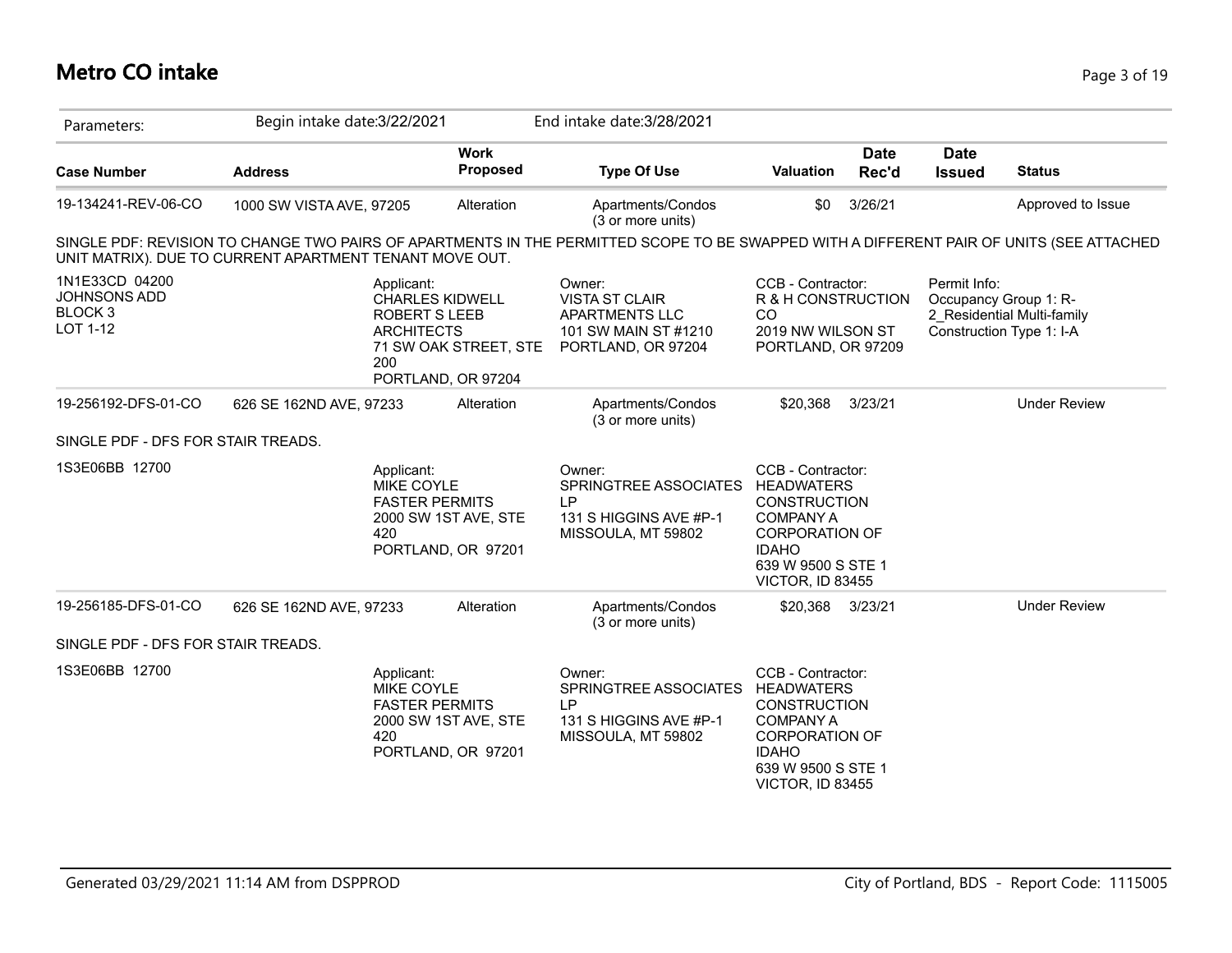### **Metro CO intake** Page 4 of 19

| Parameters:                                                                           | Begin intake date: 3/22/2021 |                                                                                                        |                                | End intake date: 3/28/2021                                                                   |                                                                                                                                                                      |                      |                              |                                                                                 |
|---------------------------------------------------------------------------------------|------------------------------|--------------------------------------------------------------------------------------------------------|--------------------------------|----------------------------------------------------------------------------------------------|----------------------------------------------------------------------------------------------------------------------------------------------------------------------|----------------------|------------------------------|---------------------------------------------------------------------------------|
| <b>Case Number</b>                                                                    | <b>Address</b>               |                                                                                                        | <b>Work</b><br><b>Proposed</b> | <b>Type Of Use</b>                                                                           | Valuation                                                                                                                                                            | <b>Date</b><br>Rec'd | <b>Date</b><br><b>Issued</b> | <b>Status</b>                                                                   |
| 19-256173-DFS-01-CO                                                                   | 626 SE 162ND AVE, 97233      |                                                                                                        | Alteration                     | Apartments/Condos<br>(3 or more units)                                                       | \$20,368                                                                                                                                                             | 3/23/21              |                              | <b>Under Review</b>                                                             |
| SINGLE PDF - DFS FOR STAIR TREADS.                                                    |                              |                                                                                                        |                                |                                                                                              |                                                                                                                                                                      |                      |                              |                                                                                 |
| 1S3E06BB 12700                                                                        |                              | Applicant:<br>MIKE COYLE<br><b>FASTER PERMITS</b><br>420<br>PORTLAND, OR 97201                         | 2000 SW 1ST AVE, STE           | Owner:<br>SPRINGTREE ASSOCIATES<br>LP<br>131 S HIGGINS AVE #P-1<br>MISSOULA, MT 59802        | CCB - Contractor:<br><b>HEADWATERS</b><br><b>CONSTRUCTION</b><br><b>COMPANY A</b><br><b>CORPORATION OF</b><br><b>IDAHO</b><br>639 W 9500 S STE 1<br>VICTOR, ID 83455 |                      |                              |                                                                                 |
| 19-256098-DFS-01-CO                                                                   | 650 SE 162ND AVE, 97233      |                                                                                                        | Alteration                     | Apartments/Condos<br>(3 or more units)                                                       | \$20,368                                                                                                                                                             | 3/23/21              |                              | <b>Under Review</b>                                                             |
| SINGLE PDF - DFS FOR STAIR TREADS.                                                    |                              |                                                                                                        |                                |                                                                                              |                                                                                                                                                                      |                      |                              |                                                                                 |
| 1S3E06BB 12700<br>SECTION 06 1S 3E<br>TL 12700 3.24 ACRES<br>POTENTIAL ADDITIONAL TAX |                              | Applicant:<br>MIKE COYLE<br><b>FASTER PERMITS</b><br>2000 SW 1ST AVE, STE<br>420<br>PORTLAND, OR 97201 |                                | Owner:<br>SPRINGTREE ASSOCIATES<br><b>LP</b><br>131 S HIGGINS AVE #P-1<br>MISSOULA, MT 59802 | CCB - Contractor:<br><b>HEADWATERS</b><br><b>CONSTRUCTION</b><br><b>COMPANY A</b><br><b>CORPORATION OF</b><br><b>IDAHO</b><br>639 W 9500 S STE 1<br>VICTOR, ID 83455 |                      |                              |                                                                                 |
| 19-256085-DFS-01-CO                                                                   | 650 SE 162ND AVE, 97233      |                                                                                                        | Alteration                     | Apartments/Condos<br>(3 or more units)                                                       | \$20,368                                                                                                                                                             | 3/23/21              |                              | <b>Under Review</b>                                                             |
| SINGLE PDF - DFS FOR STAIR TREADS.                                                    |                              |                                                                                                        |                                |                                                                                              |                                                                                                                                                                      |                      |                              |                                                                                 |
| 1S3E06BB 12700<br>SECTION 06 1S 3E<br>TL 12700 3.24 ACRES<br>POTENTIAL ADDITIONAL TAX |                              | Applicant:<br>MIKE COYLE<br><b>FASTER PERMITS</b><br>2000 SW 1ST AVE, STE<br>420<br>PORTLAND, OR 97201 |                                | Owner:<br>SPRINGTREE ASSOCIATES<br>LP<br>131 S HIGGINS AVE #P-1<br>MISSOULA, MT 59802        | CCB - Contractor:<br><b>HEADWATERS</b><br><b>CONSTRUCTION</b><br><b>COMPANY A</b><br><b>CORPORATION OF</b><br><b>IDAHO</b><br>639 W 9500 S STE 1<br>VICTOR, ID 83455 |                      | Permit Info:                 | Occupancy Group 1: R-<br>2_Residential Multi-family<br>Construction Type 1: V-B |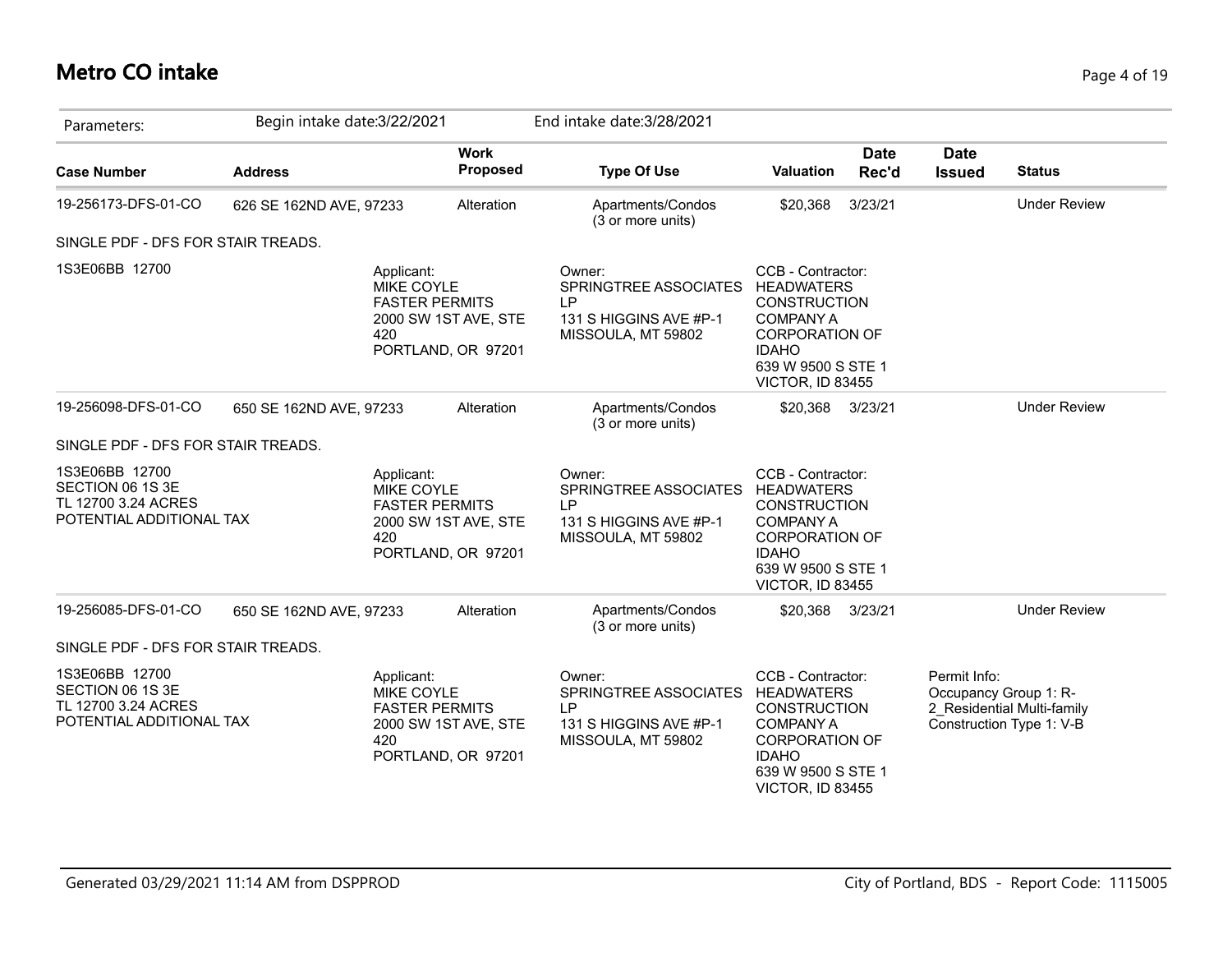# **Metro CO intake** Page 5 of 19

| Parameters:                                                                                                                                   | Begin intake date: 3/22/2021 |                                                                                                               |                                                       | End intake date: 3/28/2021                                                                                                     |                                                                                                                                                 |                      |                                                                       |                            |
|-----------------------------------------------------------------------------------------------------------------------------------------------|------------------------------|---------------------------------------------------------------------------------------------------------------|-------------------------------------------------------|--------------------------------------------------------------------------------------------------------------------------------|-------------------------------------------------------------------------------------------------------------------------------------------------|----------------------|-----------------------------------------------------------------------|----------------------------|
| <b>Case Number</b>                                                                                                                            | <b>Address</b>               |                                                                                                               | <b>Work</b><br>Proposed                               | <b>Type Of Use</b>                                                                                                             | <b>Valuation</b>                                                                                                                                | <b>Date</b><br>Rec'd | <b>Date</b><br><b>Issued</b>                                          | <b>Status</b>              |
| 19-256032-DFS-01-CO                                                                                                                           | 650 SE 162ND AVE, 97233      |                                                                                                               | Alteration                                            | Apartments/Condos<br>(3 or more units)                                                                                         | \$20,368                                                                                                                                        | 3/23/21              |                                                                       | <b>Under Review</b>        |
| SINGLE PDF - DFS FOR STAIR TREADS.                                                                                                            |                              |                                                                                                               |                                                       |                                                                                                                                |                                                                                                                                                 |                      |                                                                       |                            |
| 1S3E06BB 12700<br>SECTION 06 1S 3E<br>TL 12700 3.24 ACRES<br>POTENTIAL ADDITIONAL TAX                                                         |                              | Applicant:<br><b>MIKE COYLE</b><br><b>FASTER PERMITS</b><br>2000 SW 1ST AVE, STE<br>420<br>PORTLAND, OR 97201 |                                                       | Owner:<br>SPRINGTREE ASSOCIATES HEADWATERS<br><b>LP</b><br>131 S HIGGINS AVE #P-1<br>MISSOULA, MT 59802                        | CCB - Contractor:<br><b>CONSTRUCTION</b><br><b>COMPANY A</b><br><b>CORPORATION OF</b><br><b>IDAHO</b><br>639 W 9500 S STE 1<br>VICTOR, ID 83455 |                      | Permit Info:<br>Occupancy Group 1: R-<br>Construction Type 1: V-B     | 2 Residential Multi-family |
| 19-225086-REV-04-CO                                                                                                                           | 929 SW SALMON ST, 97205      |                                                                                                               | Alteration                                            | Apartments/Condos<br>(3 or more units)                                                                                         | \$15,000                                                                                                                                        | 3/23/21              | 3/24/21                                                               | <b>Issued</b>              |
|                                                                                                                                               |                              |                                                                                                               |                                                       | Revision to BRB braces approved under DFS-01 to address changes in the 5th floor brace height due to existing site conditions. |                                                                                                                                                 |                      |                                                                       |                            |
| 1S1E04AA 01600                                                                                                                                |                              | Applicant:<br><b>Clayton Parrish</b>                                                                          | Lorentz Bruun Construction<br>3611 SE 20th Ave., #300 | Owner:<br>FP2LP<br>135 SW ASH ST<br>PORTLAND, OR 97204                                                                         | CCB - Contractor:<br>LORENTZ BRUUN CO<br><b>INC</b><br>3611 SE 20TH AVE STE<br>300<br>PORTLAND, OR 97202                                        |                      |                                                                       |                            |
| 20-119843-000-00-CO                                                                                                                           | 1409 NE WEIDLER ST, 97232    |                                                                                                               | Alteration                                            | Assembly                                                                                                                       | \$5,000                                                                                                                                         | 3/26/21              | 3/26/21                                                               | <b>Issued</b>              |
|                                                                                                                                               |                              |                                                                                                               |                                                       | TI FOR NEW TENANT; DEMO INTERIOR PARTITIONS AND ADD NEW WALLS TO SEPARATE COFFEE AREA AND KITCHEN FROM SEATING AREA;           |                                                                                                                                                 |                      |                                                                       |                            |
| 1N1E26DC 13400<br><b>HOLLADAYS ADD</b><br>BLOCK 227<br>LOT <sub>3</sub><br>LOT 4 EXC PT IN ST                                                 |                              | Applicant:<br><b>SHU YAO</b><br>19305 NE 13TH ST<br><b>CAMAS WA 98607</b>                                     | <b>QIAO'S NOODLE HOUSE</b>                            | Owner:<br>NE BROADWAY PARTNERS<br><b>200 INTERNATIONAL WAY</b><br>SPRINGFIELD, OR 97477-<br>1186                               | CCB - Contractor:<br><b>JEM CONSTRUCTION</b><br><b>LLC</b><br>3044 SE 115TH AVE<br>PORTLAND, OR 97266                                           |                      | Permit Info:<br>Off., Med.Off., Pub.Bldg.<br>Construction Type 1: V-B | Occupancy Group 1: B_Bank, |
| 21-028276-000-00-CO                                                                                                                           | 10215 SE FOSTER RD, 97266    |                                                                                                               | Alteration                                            | Assembly                                                                                                                       | \$20,000                                                                                                                                        | 3/25/21              |                                                                       | <b>Under Review</b>        |
|                                                                                                                                               |                              |                                                                                                               |                                                       | SINGLE PDF - PARTIAL CHANGE OF OCCUPANCY FOR NEW COFFEE SHOP AND MARIJUANA DISPENSARY.                                         |                                                                                                                                                 |                      |                                                                       |                            |
| 1S2E15CC 07300<br><b>MCKINLEY PK</b><br><b>BLOCK 14</b><br>LOT 8 EXC PT IN ST<br>LAND & IMPS SEE R215723 (R551002501)<br><b>FOR BILLBOARD</b> |                              | Applicant:<br><b>DON TITUS</b><br><b>LLC</b><br>5138 SE 115TH AVE<br>PORTLAND OR 97266                        | <b>RESIDENTIAL DESIGNER</b>                           | Owner:<br>TOP TREE LLC<br>12433 SE SCHERRER ST<br>HAPPY VALLEY, OR 97086-<br>6592                                              | <b>Primary Contractor:</b><br><b>TO BID</b>                                                                                                     |                      | Permit Info:<br>Off., Med.Off., Pub.Bldg.<br>Construction Type 1: V-B | Occupancy Group 1: B_Bank, |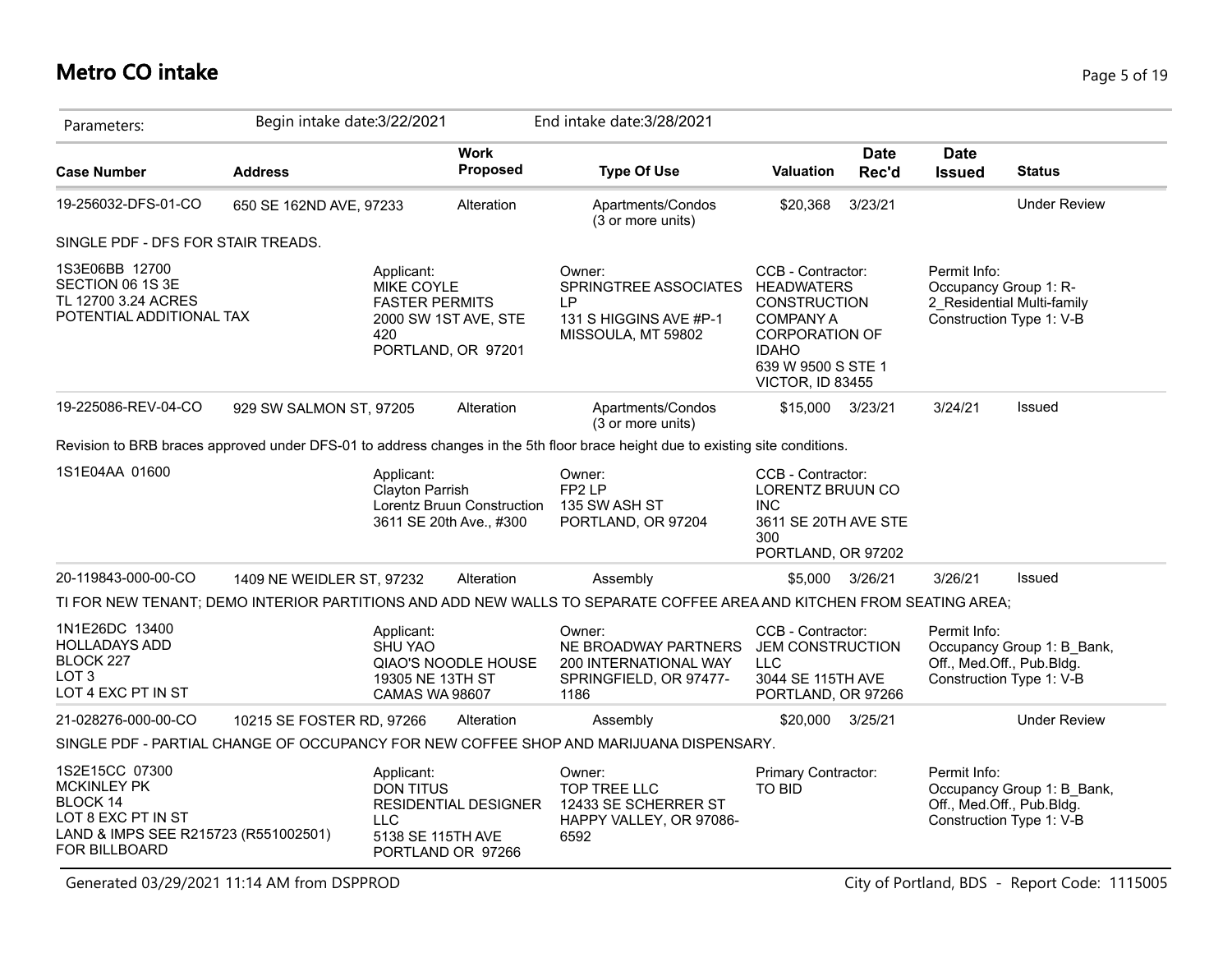# **Metro CO intake** Page 6 of 19

| Parameters:                                                                  | Begin intake date: 3/22/2021          |                                                                                                                             | End intake date: 3/28/2021                                                                                                              |                                                                                                                                   |                      |                              |                                                                                     |
|------------------------------------------------------------------------------|---------------------------------------|-----------------------------------------------------------------------------------------------------------------------------|-----------------------------------------------------------------------------------------------------------------------------------------|-----------------------------------------------------------------------------------------------------------------------------------|----------------------|------------------------------|-------------------------------------------------------------------------------------|
| <b>Case Number</b>                                                           | <b>Address</b>                        | <b>Work</b><br>Proposed                                                                                                     | <b>Type Of Use</b>                                                                                                                      | <b>Valuation</b>                                                                                                                  | <b>Date</b><br>Rec'd | <b>Date</b><br><b>Issued</b> | <b>Status</b>                                                                       |
| 21-024254-000-00-CO                                                          | 505 NE KILLINGSWORTH ST,<br>97211     | Alteration                                                                                                                  | <b>Business</b>                                                                                                                         | \$175,000                                                                                                                         | 3/26/21              |                              | <b>Under Review</b>                                                                 |
|                                                                              | STORAGE, RESTROOM, AND DRESSING ROOM. |                                                                                                                             | SINGLE PDF - TENANT IMPROVEMENT, DEMO INTERIOR WALLS AND CEILING, NEW WALLS, DOORS, CEILING TO CREATE YOGA STUDIO, SAUNA ROOMS, OFFICE, |                                                                                                                                   |                      |                              |                                                                                     |
| 1N1E14CC 18400<br><b>CLOVERDALE TR</b><br><b>BLOCK1</b><br>LOT <sub>23</sub> | Applicant:<br><b>BLVD</b>             | <b>GILBERTO VILLALOBOS</b><br><b>FIELDWORK DESIGN &amp;</b><br><b>ARCHITECTURE</b><br>601 SE HAWTHORNE<br>PORTLAND OR 97214 | Owner:<br><b>ADULIS LLC</b><br>PO BOX 12501<br>PORTLAND, OR 97212-0501                                                                  | CCB - Contractor:<br><b>CHRIS MCDONALD</b><br><b>CHRISTOPHER</b><br><b>MCDONALD LLC</b><br>6307 NE 23RD AVE<br>PORTLAND, OR 97211 |                      | Permit Info:                 | Occupancy Group 1: B Bank,<br>Off., Med.Off., Pub.Bldg.<br>Construction Type 1: V-B |
| 21-029257-000-00-CO                                                          | 8520 NE ALDERWOOD RD,<br>97220        | Alteration                                                                                                                  | <b>Business</b>                                                                                                                         | \$100,000                                                                                                                         | 3/25/21              |                              | <b>Under Review</b>                                                                 |
| OFFICE. 2ND FLOOR: CREATE NEW OFFICE.                                        |                                       |                                                                                                                             | SINGLE PDF - TI FOR NEW TENANT - NO CHANGE OF OCCUPANCY - BUILD NEW INTERIOR STAIRS FROM 1ST TO 2ND FLOOR. 1ST FLOOR: CREATE NEW OPEN   |                                                                                                                                   |                      |                              |                                                                                     |
| 1N2E16B 01800<br>PORTLAND INT'L CENTER<br>LOT 12 TL 1800                     | Applicant:<br>INC.                    | <b>DARRELL HAYES</b><br>AXIS DESIGN GROUP,<br>11104 SE STARK ST<br>PORTLAND, OR 97216                                       | Owner:<br>PORT OF PORTLAND<br>8440 NE ALDERWOOD RD<br>#A<br>PORTLAND, OR 97220                                                          |                                                                                                                                   |                      |                              |                                                                                     |
|                                                                              |                                       |                                                                                                                             |                                                                                                                                         |                                                                                                                                   |                      |                              |                                                                                     |
|                                                                              | 4224 NE HALSEY ST, 97213              | Alteration                                                                                                                  | <b>Business</b>                                                                                                                         | \$0                                                                                                                               | 3/25/21              |                              | <b>Under Review</b>                                                                 |
| 20-221179-REV-01-CO<br>EXAM ROOM, ADD CASEWORK.                              |                                       |                                                                                                                             | SINGLE PDF: REVISION TO RECONFIGURE FRONT OFFICE: ADD INTERIOR WALL AND DOOR TO CREATE SECURE LOBBY WITHIN TENANT SPACE. REMOVE ONE     |                                                                                                                                   |                      |                              |                                                                                     |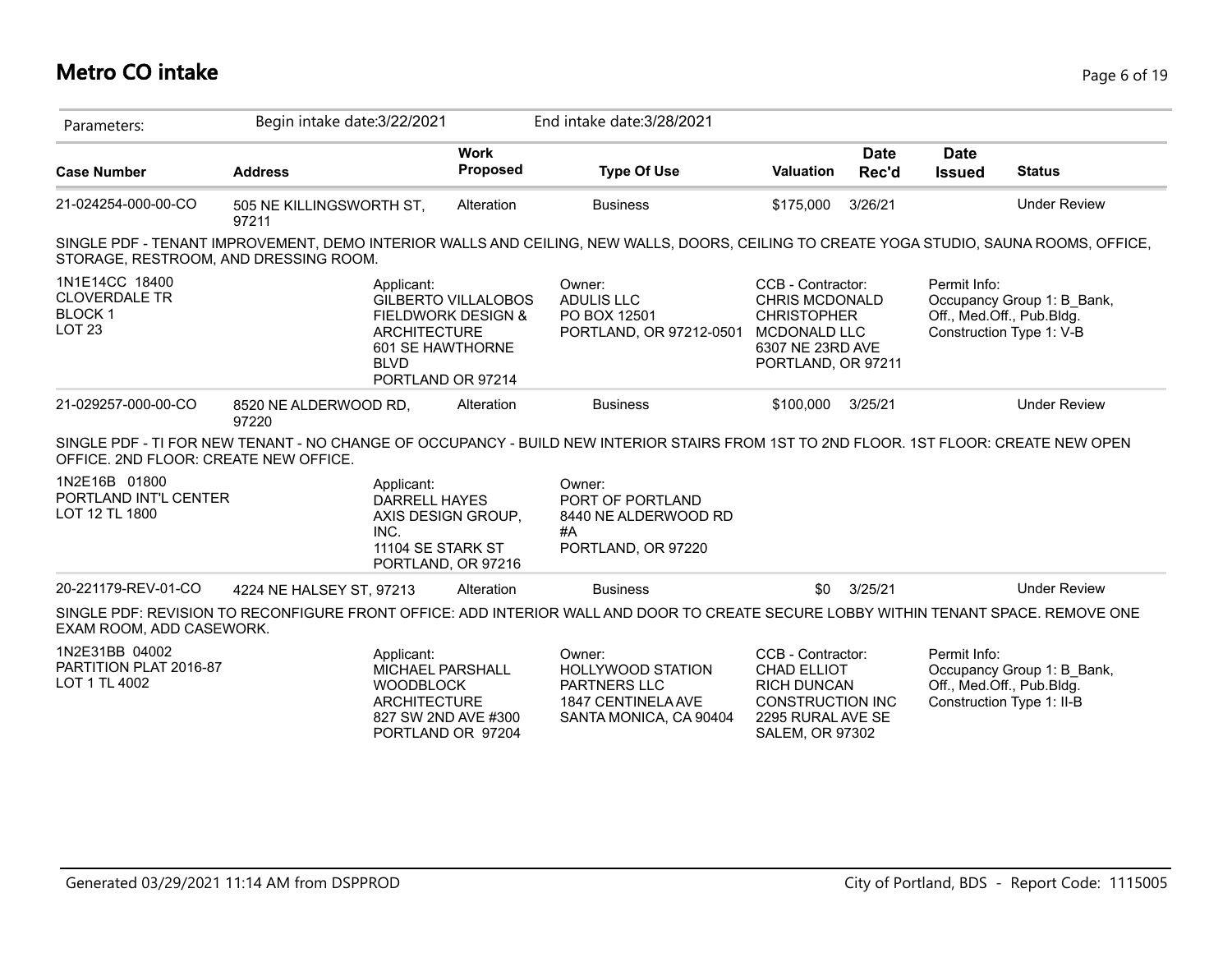# **Metro CO intake** Page 7 of 19

| Parameters:                                                                                                      | Begin intake date: 3/22/2021                                              |                                                                                                              | End intake date: 3/28/2021                                                                                              |                                                                                                                                                  |                      |                              |                                                                                     |
|------------------------------------------------------------------------------------------------------------------|---------------------------------------------------------------------------|--------------------------------------------------------------------------------------------------------------|-------------------------------------------------------------------------------------------------------------------------|--------------------------------------------------------------------------------------------------------------------------------------------------|----------------------|------------------------------|-------------------------------------------------------------------------------------|
| <b>Case Number</b>                                                                                               | <b>Address</b>                                                            | <b>Work</b><br><b>Proposed</b>                                                                               | <b>Type Of Use</b>                                                                                                      | <b>Valuation</b>                                                                                                                                 | <b>Date</b><br>Rec'd | <b>Date</b><br><b>Issued</b> | <b>Status</b>                                                                       |
| 21-028419-000-00-CO                                                                                              | 1820 NE 40TH AVE, 97212                                                   | Alteration                                                                                                   | <b>Business</b>                                                                                                         | \$30,000                                                                                                                                         | 3/24/21              |                              | <b>Under Review</b>                                                                 |
|                                                                                                                  |                                                                           |                                                                                                              | SINGLE PDF - INTERIOR REMODEL OF EXISTING RESTROOMS TO CREATE A UNISEX RESTROOM.                                        |                                                                                                                                                  |                      |                              |                                                                                     |
| 1N1E25DD 09600<br><b>VINCENT BUSINESS ADD</b><br><b>BLOCK 2</b><br>N 4.5' OF LOT 16<br>LOT 17-19, S 9' OF LOT 20 | Applicant:                                                                | <b>KENDRA DUONG</b><br><b>KENDRA C DUONG</b><br><b>ARCHITECT</b><br>3415 NE FREMONT ST<br>PORTLAND, OR 97212 | Owner:<br><b>HOLLYWOOD SENIOR</b><br><b>CENTER</b><br>1820 NE 40TH AVE<br>PORTLAND, OR 97212-5308 PORTLAND, OR 97210    | CCB - Contractor:<br><b>JOHN GRAY DESIGN</b><br><b>LLC</b><br>1717 NW 24TH AVE                                                                   |                      |                              |                                                                                     |
| 21-026650-000-00-CO                                                                                              | 10615 SE CHERRY BLOSSOM<br>DR, 97216                                      | Alteration                                                                                                   | <b>Business</b>                                                                                                         | \$120,791                                                                                                                                        | 3/22/21              |                              | <b>Under Review</b>                                                                 |
|                                                                                                                  |                                                                           |                                                                                                              | SINGLE PDF - INTERIOR REMODEL TO LOBBY AND RECEPTION AREAS ON 2ND FLOOR, SUITE 260.                                     |                                                                                                                                                  |                      |                              |                                                                                     |
| 1S2E03BC 00100<br>SECTION 03 1S 2E<br>TL 100 1.31 ACRES                                                          | Applicant:<br><b>SUITE 209</b>                                            | ROBERT CROSSLAND<br><b>CENTENNIAL</b><br><b>CONTRACTORS</b><br>10011 SE DIVISION ST<br>PORTLAND, OR 97266    | Owner:<br><b>WESTON INVESTMENT CO</b><br><b>LLC</b><br>2154 NE BROADWAY #200<br>PORTLAND, OR 97232-1561                 | CCB - Contractor:<br><b>CENTENNIAL</b><br><b>CONTRACTORS</b><br><b>ENTERPRISES INC</b><br>11111 SUNSET HILLS<br>ROAD STE 350<br>RESTON, VA 20190 |                      | Permit Info:                 | Occupancy Group 1: B_Bank,<br>Off., Med.Off., Pub.Bldg.<br>Construction Type 1: V-B |
| 20-105975-DFS-04-CO                                                                                              | 4300 NE KILLINGSWORTH<br>ST, 97218                                        | Alteration                                                                                                   | Educational                                                                                                             | \$204,000 3/22/21                                                                                                                                |                      | 3/23/21                      | Issued                                                                              |
|                                                                                                                  | DE LA SALLE H.S. - DFS 04 - Glazing systems *** w/19-256420-DFS-01-CO *** |                                                                                                              |                                                                                                                         |                                                                                                                                                  |                      |                              |                                                                                     |
| 1N2E19BB 04000                                                                                                   | Applicant:<br>Alex Helm                                                   | P & C Construction Co.<br>2133 NW York St<br>Portland, OR 97210                                              | Owner:<br>ST CHARLES CATHOLIC<br><b>CHURCH PORTLAND</b><br><b>OREGON</b><br>5310 NE 42ND AVE<br>PORTLAND, OR 97218-1510 | CCB - Contractor:<br><b>STEVE BARTELL</b><br>P & C CONSTRUCTION<br><sub>CO</sub><br>2133 NW YORK ST<br>PORTLAND, OR 97210                        |                      |                              |                                                                                     |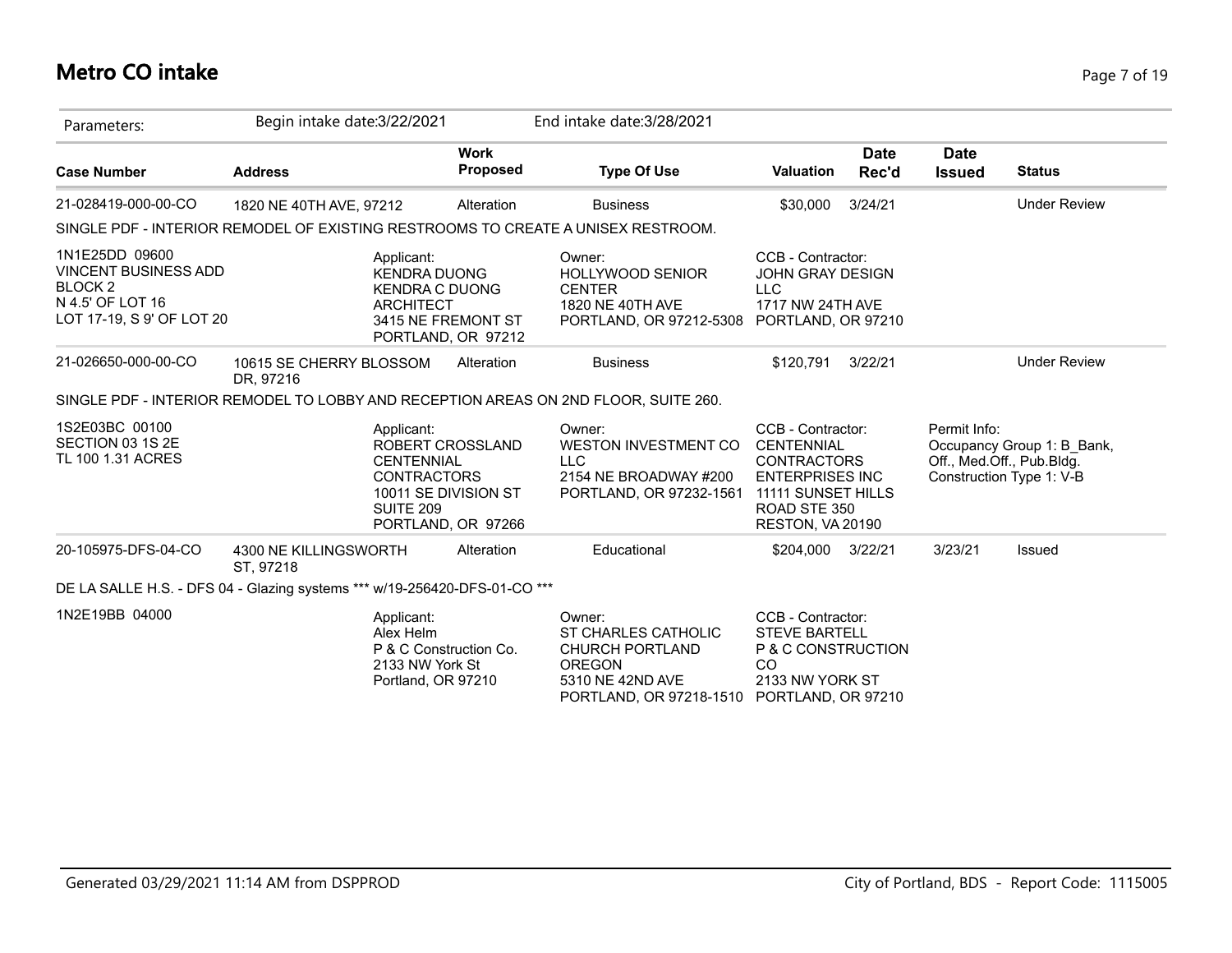# **Metro CO intake** Page 8 of 19

| Parameters:                                                                          | Begin intake date: 3/22/2021                   |                                                                                                | End intake date: 3/28/2021                                                                                                                           |                                                                                                                         |                      |                                                                                                     |                                                                                            |
|--------------------------------------------------------------------------------------|------------------------------------------------|------------------------------------------------------------------------------------------------|------------------------------------------------------------------------------------------------------------------------------------------------------|-------------------------------------------------------------------------------------------------------------------------|----------------------|-----------------------------------------------------------------------------------------------------|--------------------------------------------------------------------------------------------|
| <b>Case Number</b>                                                                   | <b>Address</b>                                 | <b>Work</b><br><b>Proposed</b>                                                                 | <b>Type Of Use</b>                                                                                                                                   | <b>Valuation</b>                                                                                                        | <b>Date</b><br>Rec'd | <b>Date</b><br><b>Issued</b>                                                                        | <b>Status</b>                                                                              |
| 21-028842-000-00-CO                                                                  | 3889 NE BRYANT ST. 97211                       | Alteration                                                                                     | Factory/Industrial                                                                                                                                   | \$50,000                                                                                                                | 3/26/21              |                                                                                                     | <b>Under Review</b>                                                                        |
| ADD STORAGE ROOM. W/ 21-028853-MT                                                    |                                                |                                                                                                | SINGLE PDF - TENANT IMPROVEMENT FOR CANNABIS PRODUCTION. INTERIOR ALTERATION ONLY. CHANGE EXISTING WORK ROOM TO PRODUCTION ROOM AND                  |                                                                                                                         |                      |                                                                                                     |                                                                                            |
| 1N1E13A 00600                                                                        | Applicant:<br><b>STREET</b>                    | <b>STEPHEN KORBICH</b><br>KORBICH ARCHITECTS<br><b>2235 NE KLICKITAT</b><br>PORTLAND, OR 97212 | Owner:<br><b>GS BRYANT LLC</b><br>2437 1/2 UNIVERSITY BLVD<br>HOUSTON, TX 77005-3226                                                                 | CCB - Contractor:<br>E & N QUALITY<br><b>CONSTRUCTION LLC</b><br>200 SE 104TH AV<br>VANCOUVER, WA 98664                 |                      | Permit Info:<br>Occupancy Group 1: F-<br>Mod.Hazard<br>Type $1$ ): V-B                              | 1 Industrial Plant - Factory,<br>Construction Type 1: V-B<br>Construction Type 2 (formerly |
| 19-140299-DFS-13-CO                                                                  | 7000 NE AIRPORT WAY,<br>97218                  | Alteration                                                                                     | Institutional                                                                                                                                        | \$1,500,000                                                                                                             | 3/24/21              | 3/29/21                                                                                             | Issued                                                                                     |
|                                                                                      |                                                |                                                                                                | PDX AIRPORT - CONCOURSE B - DFS 13 - Composite metal panel system (Does not include Green Girt support brackets. To be submitted under separate DFS) |                                                                                                                         |                      |                                                                                                     |                                                                                            |
| 1N2E08B 00400<br>SECTION 08 1N 2E<br>TL 400 7.39 ACRES<br>SEE SUB ACCOUNT R705697 (R | Applicant:<br>Mike Coyle<br>420                | <b>Faster Permits</b><br>2000 SW 1st Avenue, Suite<br>Portland, OR 97201                       | Owner:<br>PORT OF PORTLAND<br>PO BOX 3529<br>PORTLAND, OR 97208-3529                                                                                 | CCB - Contractor:<br><b>HOFFMAN SKANSKA</b><br><b>LLC</b><br>389 INTERPACE<br>PARKWAY 5TH FLOOR<br>PARSIPPANY, NJ 07054 |                      | Permit Info:<br>Occupancy Group 1: A-<br>2_Nightclub<br>Construction Type 1: I-A<br>Type $1$ ): I-A | Construction Type 2 (formerly                                                              |
| 19-203684-DFS-02-CO                                                                  | 2010 W BURNSIDE ST, 97209                      | Alteration                                                                                     | Mercantile                                                                                                                                           | \$500                                                                                                                   | 3/26/21              |                                                                                                     | <b>Under Review</b>                                                                        |
|                                                                                      | SINGLE PDF - DFS FOR WALK IN COOLER ATTACHMENT |                                                                                                |                                                                                                                                                      |                                                                                                                         |                      |                                                                                                     |                                                                                            |
| 1N1E33DC 00700<br><b>RUSSELL ADD</b><br><b>BLOCK1</b><br>LOT <sub>7</sub>            | Applicant:                                     | <b>BRUCE CHIRRE</b><br>2100 SW STELLA WAY<br>TROUTDALE, OR 97060                               | Owner:<br><b>BO &amp; LISA HOLDINGS LLC</b><br>10130 SW NORTH DAKOTA<br>ST<br><b>TIGARD, OR 97224</b>                                                |                                                                                                                         |                      | Permit Info:<br>Service Station<br>Type 1): V-B                                                     | Occupancy Group 1: M Store,<br>Construction Type 1: V-B<br>Construction Type 2 (formerly   |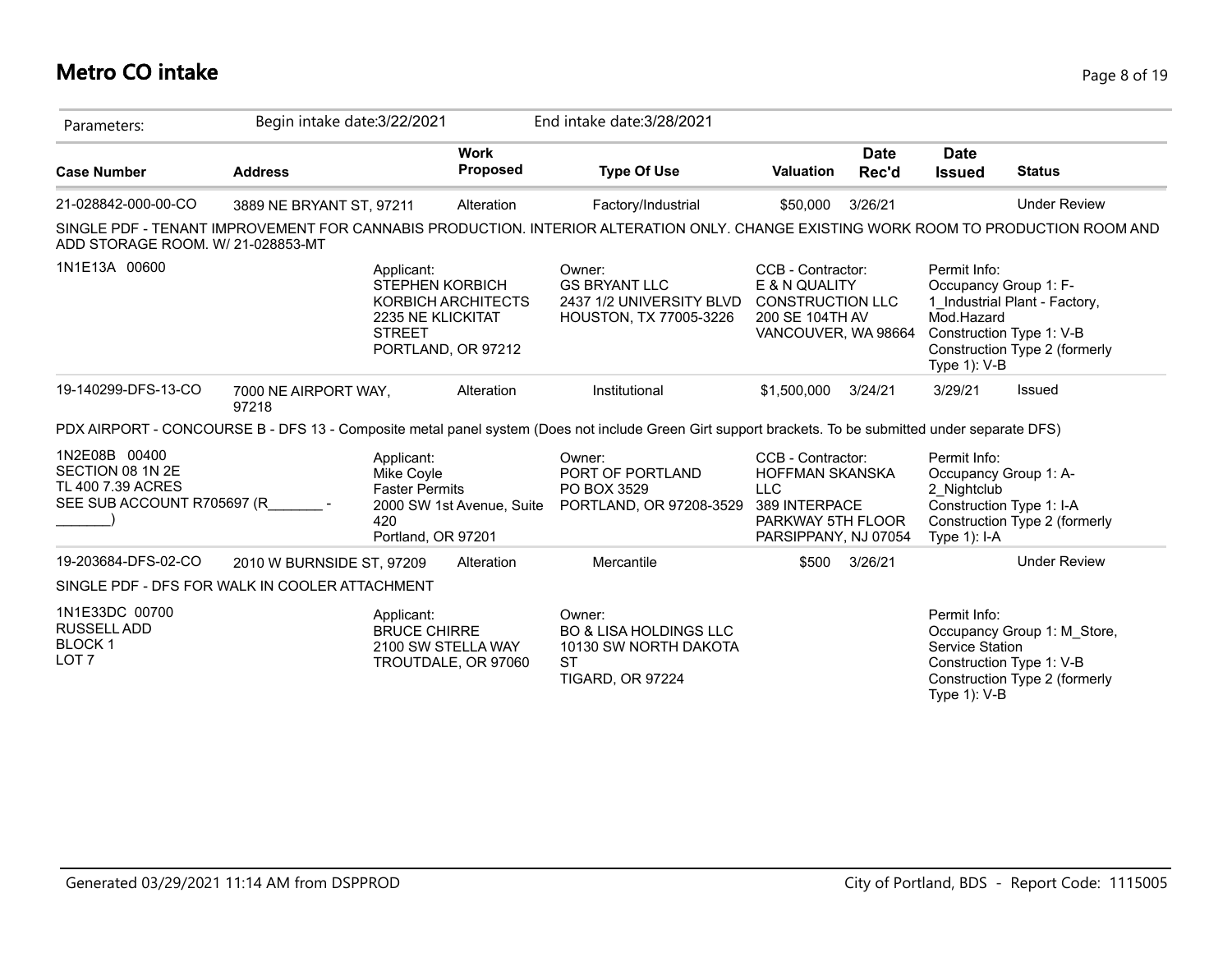# **Metro CO intake** Page 9 of 19

| Parameters:                                                            | Begin intake date: 3/22/2021                                                         |                                                                                             | End intake date: 3/28/2021                                                                                                                                                                                                     |                                                                                                                                                      |                      |                                                        |                                                                                          |
|------------------------------------------------------------------------|--------------------------------------------------------------------------------------|---------------------------------------------------------------------------------------------|--------------------------------------------------------------------------------------------------------------------------------------------------------------------------------------------------------------------------------|------------------------------------------------------------------------------------------------------------------------------------------------------|----------------------|--------------------------------------------------------|------------------------------------------------------------------------------------------|
| <b>Case Number</b>                                                     | <b>Address</b>                                                                       | <b>Work</b><br><b>Proposed</b>                                                              | <b>Type Of Use</b>                                                                                                                                                                                                             | <b>Valuation</b>                                                                                                                                     | <b>Date</b><br>Rec'd | <b>Date</b><br><b>Issued</b>                           | <b>Status</b>                                                                            |
| 21-028022-000-00-CO                                                    | 8112 SE 13TH AVE, 97202                                                              | Alteration                                                                                  | Mercantile                                                                                                                                                                                                                     | \$285,000                                                                                                                                            | 3/23/21              |                                                        | <b>Under Review</b>                                                                      |
|                                                                        |                                                                                      |                                                                                             | SINGLE PDF - TENANT IMPROVEMENT FOR NEW PET STORE, STOREFRONT REPLACEMENT AT ENTRY, CHANGE OF OCCUPANCY FROM B TO M. RELOCATE<br>EXISTING TOILET ROOMS, ADD BREAK ROOM, NEW INTERIOR RAMP. RACK STORAGE UNDER SEPARATE PERMIT. |                                                                                                                                                      |                      |                                                        |                                                                                          |
| 1S1E23CD 01900<br>SELLWOOD<br>BLOCK 56<br>N 1/2 OF LOT 11<br>LOT 12&13 | Applicant:<br><b>NE</b>                                                              | <b>T.BRAGDON SHIELDS</b><br>SAND POINT STUDIOS<br>11733 SAND POINT WAY<br>SEATTLE, WA 98125 | Owner:<br>TACOMA INVESTORS (5263) DEACON<br>1615 SE 3RD AVE #100<br>PORTLAND, OR 97214                                                                                                                                         | CCB - Contractor:<br><b>CONSTRUCTION LLC</b><br>901 NE GLISAN STREET<br><b>STE 100</b><br>PORTLAND, OR 97232                                         |                      | Permit Info:<br><b>Service Station</b><br>Type 1): V-B | Occupancy Group 1: M_Store,<br>Construction Type 1: V-B<br>Construction Type 2 (formerly |
| 21-020875-000-00-CO                                                    | 8216 N DENVER AVE, 97217                                                             | Alteration                                                                                  | Mercantile                                                                                                                                                                                                                     | \$111,830 3/23/21                                                                                                                                    |                      |                                                        | <b>Under Review</b>                                                                      |
|                                                                        |                                                                                      |                                                                                             | SINGLE PDF - SHELL IMPROVEMENTS ON 1ST FLOOR, NEW INTERIOR PARTITION AND DEMISING WALLS.                                                                                                                                       |                                                                                                                                                      |                      |                                                        |                                                                                          |
| 1N1E09DA 05000<br><b>KENTON</b><br>BLOCK <sub>3</sub><br>LOT 35&36     | Applicant:<br>JEFF DOOD<br>PDX PADS LLC<br>PO BOX 8064                               | PORTLAND, OR 97207                                                                          | Owner:<br><b>KENTON 11 LLC</b><br>PO BOX 8064<br>PORTLAND, OR 97207                                                                                                                                                            | CCB - Contractor:<br><b>TARE LLC</b><br>15055 SW ROYALTY<br><b>PKWY#G37</b><br>TIGARD, OR 97224                                                      |                      | Permit Info:<br>Service Station                        | Occupancy Group 1: M Store,<br>Construction Type 1: III-B                                |
| 21-028883-000-00-CO                                                    | 9111 NE COLUMBIA BLVD,<br>97220                                                      | Alteration                                                                                  | Storage                                                                                                                                                                                                                        | \$100,000 3/24/21                                                                                                                                    |                      |                                                        | <b>Under Review</b>                                                                      |
|                                                                        |                                                                                      |                                                                                             | SINGLE PDF - STORM DAMAGE REPAIR, PLEASE PRIORITIZE. REPAIRS TO COLLAPSED SECTION OF ROOF.                                                                                                                                     |                                                                                                                                                      |                      |                                                        |                                                                                          |
| 1N2E16CD 00900<br>SECTION 16 1N 2E<br>TL 900 12.50 ACRES               | Applicant:<br><b>RYAN PICKREL</b>                                                    | <b>FASTER PERMITS</b><br>2000 SW 1ST AVE #420<br>PORTLAND OR 97201                          | Owner:<br>INTERNATIONAL PAPER CO COTTON COMMERCIAL<br>271 17TH ST NW #1600<br>ATLANTA, GA 30363                                                                                                                                | CCB - Contractor:<br>USA INC<br>5443 KATY HOCKLEY<br><b>CUTOFF</b><br>KATY, TX 77493                                                                 |                      | Permit Info:<br>Occupancy Group 1: S-<br>Warehouse     | 1 Storage - Moderate Hazard,<br>Construction Type 1: III-B                               |
| 16-139473-DFS-10-CO                                                    | SW JEFFERSON ST, 97201                                                               | Alteration                                                                                  | Utility                                                                                                                                                                                                                        | \$40,106                                                                                                                                             | 3/22/21              | 3/22/21                                                | Issued                                                                                   |
|                                                                        | Wash Park Res 3 & Gate House 3 - DFS-10 - Guardrails, handrails, sump rails, ladders |                                                                                             |                                                                                                                                                                                                                                |                                                                                                                                                      |                      |                                                        |                                                                                          |
| 1N1E33C 00300<br>SECTION 33 1N 1E<br>TL 300 20.71 ACRES                | Applicant:<br><b>BRAD MEYER</b>                                                      | <b>CARR CONSTRUCTION</b><br>2718 S WATER AVE<br>PORTLAND OR 97201                           | Owner:<br>PORTLAND CITY OF<br>1120 SW 5TH AVE #405<br>PORTLAND, OR 97204-1912                                                                                                                                                  | CCB - Contractor:<br><b>HOFFMAN</b><br><b>CONSTRUCTION</b><br><b>COMPANY OF OREGON</b><br>805 SW BROADWAY<br><b>SUITE 2100</b><br>PORTLAND, OR 97205 |                      | Permit Info:<br>Occupancy Group 1: F-<br>Mod.Hazard    | 1 Industrial Plant - Factory,<br>Construction Type 1: I-A                                |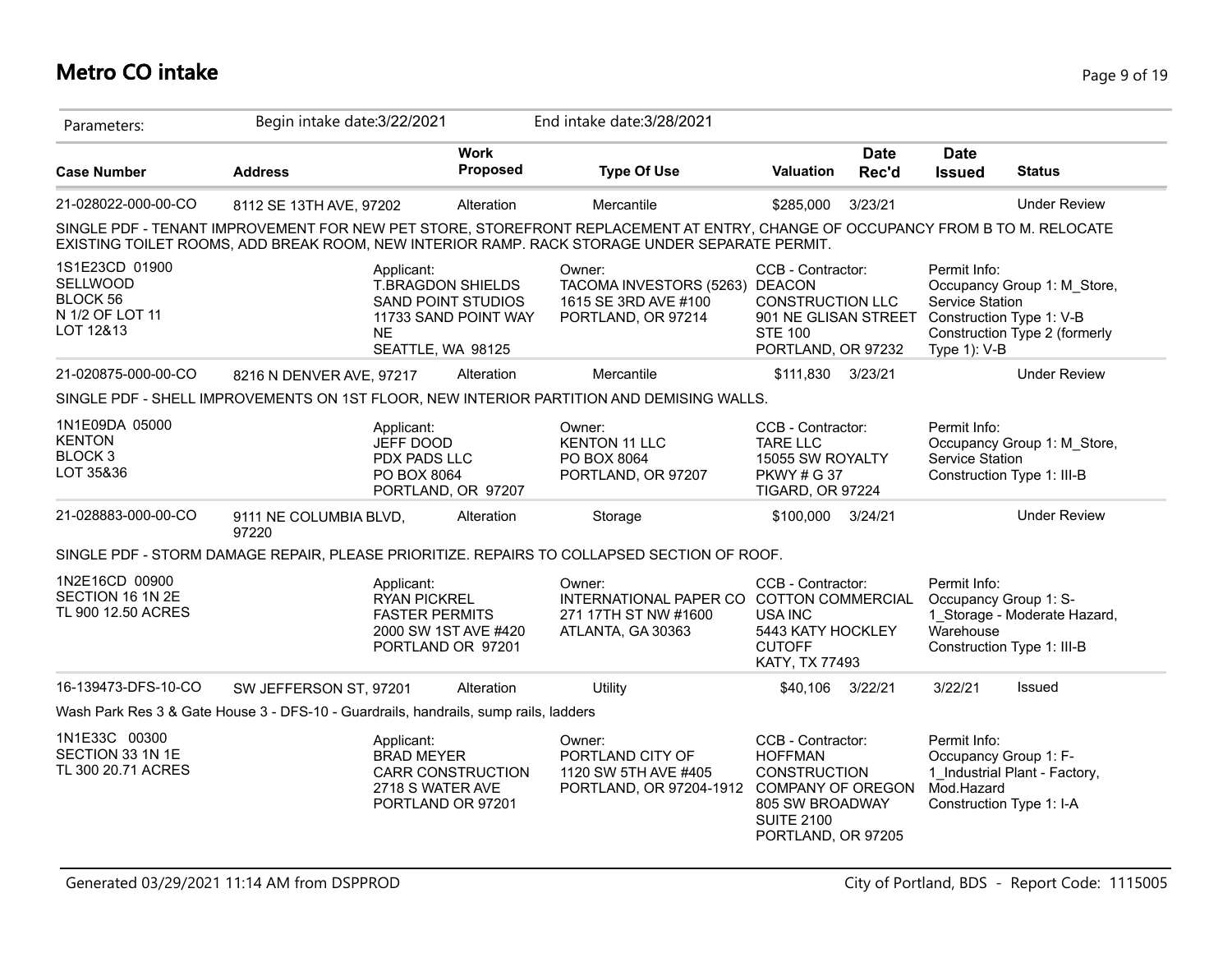### **Metro CO intake** Page 10 of 19

| Parameters:                                                                        | Begin intake date: 3/22/2021                                         |                                                                 | End intake date: 3/28/2021                                                                                                                                                                                                                                                                                                                                                                                                          |                                                                                                                                                     |                      |                              |                     |
|------------------------------------------------------------------------------------|----------------------------------------------------------------------|-----------------------------------------------------------------|-------------------------------------------------------------------------------------------------------------------------------------------------------------------------------------------------------------------------------------------------------------------------------------------------------------------------------------------------------------------------------------------------------------------------------------|-----------------------------------------------------------------------------------------------------------------------------------------------------|----------------------|------------------------------|---------------------|
| <b>Case Number</b>                                                                 | <b>Address</b>                                                       | <b>Work</b><br><b>Proposed</b>                                  | <b>Type Of Use</b>                                                                                                                                                                                                                                                                                                                                                                                                                  | Valuation                                                                                                                                           | <b>Date</b><br>Rec'd | <b>Date</b><br><b>Issued</b> | <b>Status</b>       |
| 21-029031-000-00-CO                                                                | 11875 N JANTZEN DR, 97217                                            | Alteration                                                      | Utility                                                                                                                                                                                                                                                                                                                                                                                                                             | \$15,000                                                                                                                                            | 3/24/21              |                              | <b>Under Review</b> |
|                                                                                    |                                                                      |                                                                 | SINGLE PDF - PERSONAL WIRELESS SERVICE FACILITY - WIRELESS ROOFTOP - APPLICATION #1 - MODIFY EXISTING WIRELESS FACILITY WITH THE INSTALLATION<br>OF (3) NEW PANEL ANTENNAS COMPLETE WITH INTEGRATED RRUS, AND (2) OVP12S INSIDE AN EXISTING STEALTH SIGN                                                                                                                                                                            |                                                                                                                                                     |                      |                              |                     |
| 2N1E34C 01400<br>JANTZEN BEACH EAST<br><b>BLOCK1</b><br>LOT 1 TL 1400              | Applicant:<br><b>TILSON</b><br><b>USA</b>                            | PAUL SLOTEMAKER<br>2450 NW 144TH AVE<br>BEAVERTON OR 97006      | Owner:<br>DKOOP PROPERTIES LLC<br>11220 ELM LN #203<br>CHARLOTTE, NC 28277                                                                                                                                                                                                                                                                                                                                                          | Primary Contractor:<br><b>TO BID</b>                                                                                                                |                      |                              |                     |
| 21-028034-000-00-CO                                                                | 3862 SE HAWTHORNE BLVD,<br>97214                                     | Alteration                                                      | Utility                                                                                                                                                                                                                                                                                                                                                                                                                             | \$15,000                                                                                                                                            | 3/22/21              |                              | <b>Under Review</b> |
|                                                                                    | WITHIN EQUIPMENT CABINETS, (2) HCS 2.0 JUNCTION BOXES.               |                                                                 | SINGLE PDF - PERSONAL WIRELESS SERVICE FACILITY - WIRELESS ROOFTOP - APPLICATION #3 - REMOVE: (3) PANEL ANTENNAS, (8) RRUS, (1) COVP, (12)<br>DIPLEXERS AND COAX CABLES, EXISTING ANTENNA SHROUD. INSTALL: (3) ANTENNA MOUNTS, (6) PANEL ANTENNAS, (6) RRUS, (2) HCS 2.0 HYBRID CABLES.<br>REMOVE: (2) EQUIPMENT CABINETS W/ ANCILLARY EQUIPMENT, (2) 2 HCS 1.0 HYBRID CABLES. INSTALL: (2) EQUIPMENT CABINETS, ANCILLARY EQUIPMENT |                                                                                                                                                     |                      |                              |                     |
| 1S1E01DA 08600<br><b>OBERST</b><br><b>BLOCK2</b><br>LOT 3&4<br>LOT 5 EXC PT IN STS | Applicant:<br><b>BRENT SUTTEN</b><br><b>ENGINEERS</b><br>DR.         | SYNERGY ADVANTAGE<br>11868 SE MORNING HILL                      | Owner:<br>PANDION INVESTMENTS<br><b>LLC</b><br>333 GRANT AVE #709<br>SAN FRANCISCO, CA 94108                                                                                                                                                                                                                                                                                                                                        |                                                                                                                                                     |                      |                              |                     |
| 21-027399-000-00-CO                                                                | 16120 N SIMMONS RD, 97203                                            | PORTLAND, OR 97223<br>Alteration                                | Utility                                                                                                                                                                                                                                                                                                                                                                                                                             | \$20,000                                                                                                                                            | 3/22/21              |                              | <b>Under Review</b> |
| 512F40S-284) MOUNTED BEHIND DISH                                                   |                                                                      |                                                                 | SINGLE PDF - PERSONAL WIRELESS SERVICE FACILITY - WIRELESS TOWER - APPLICATION #3 - TOWER: ADD NEW (1) 4' MW (COMMSCOPE VHLPX4-11W-4GR) @<br>75' CL, ADD NEW (2 FIBER LINES IN NEW (1) 1-1/4" INNERDUCT, ADD NEW (2) COAX LINES (MODEL: LMR400), ADD NEW (2) NOKIA UBT-T RADIOS (MODEL WVCE11-U-                                                                                                                                    |                                                                                                                                                     |                      |                              |                     |
| 2N1W23D 01400<br>RIVERGATE INDUSTRIAL DIS<br><b>BLOCK 11 TL 1400</b>               | Applicant:<br><b>KATHI RUEHLE</b><br><b>SOLUTIONS</b><br><b>ROAD</b> | <b>MASTEC NETWORK</b><br>14895 NORHT BANK<br>ROSEBURG, OR 97470 | Owner:<br>PORT OF PORTLAND<br>PO BOX 3529<br>PORTLAND, OR 97208-3529                                                                                                                                                                                                                                                                                                                                                                | CCB - Contractor:<br><b>MASTEC NETWORK</b><br>SOLUTIONS LLC<br>806 S DOUGLAS RD<br>11TH FLOOR ATTN JOY<br><b>DAVIS</b><br>CORAL GABLES, FL<br>33134 |                      |                              |                     |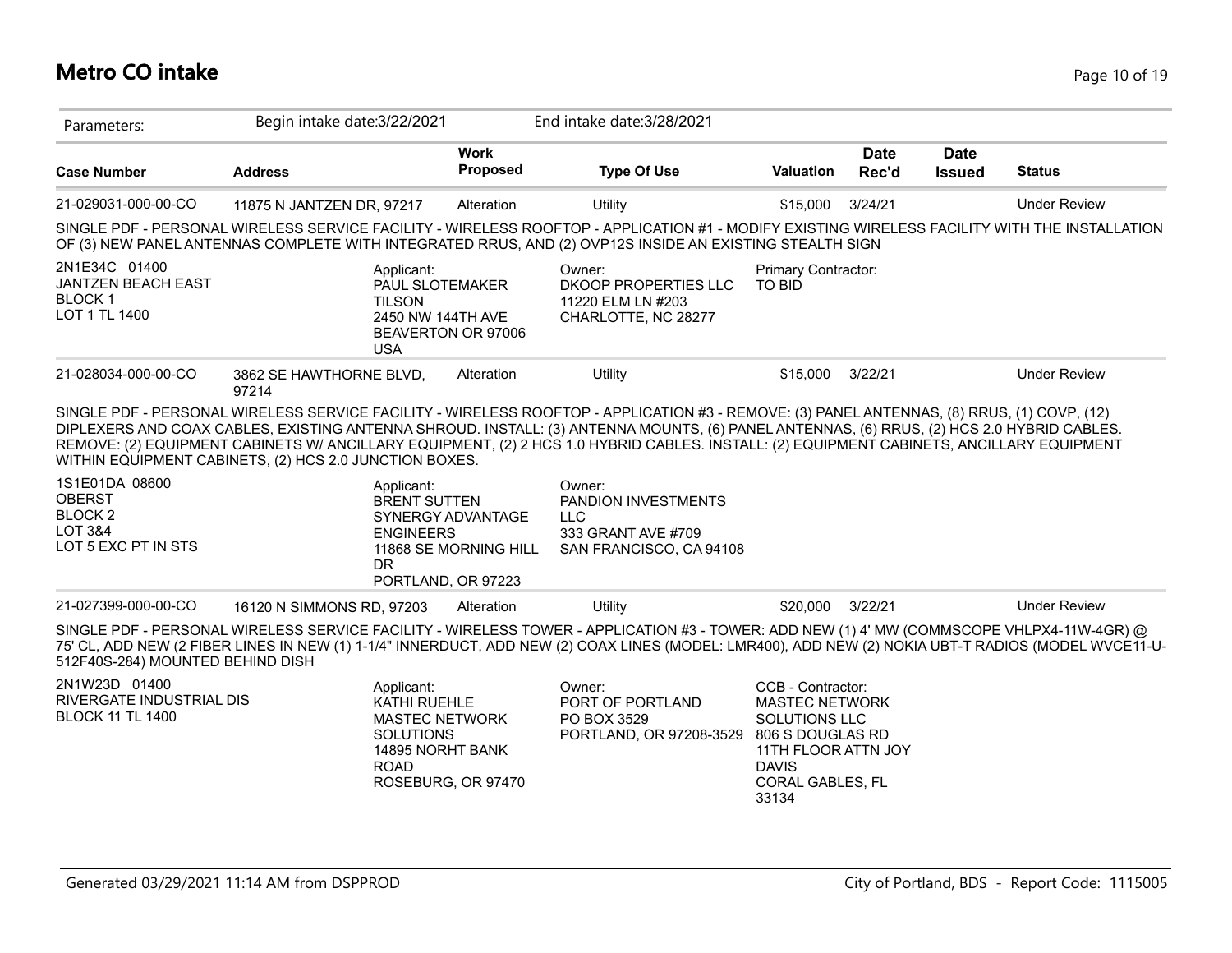### **Metro CO intake** Page 11 of 19

| Parameters:                                                            | Begin intake date: 3/22/2021 |                                                                                               |                                                 | End intake date: 3/28/2021                                                                                                                                                                                                                                                                                                                                                                                     |                                                                                                                                    |                                |                       |                                                              |
|------------------------------------------------------------------------|------------------------------|-----------------------------------------------------------------------------------------------|-------------------------------------------------|----------------------------------------------------------------------------------------------------------------------------------------------------------------------------------------------------------------------------------------------------------------------------------------------------------------------------------------------------------------------------------------------------------------|------------------------------------------------------------------------------------------------------------------------------------|--------------------------------|-----------------------|--------------------------------------------------------------|
| <b>Case Number</b>                                                     | <b>Address</b>               |                                                                                               | <b>Work</b><br><b>Proposed</b>                  | <b>Type Of Use</b>                                                                                                                                                                                                                                                                                                                                                                                             | <b>Valuation</b>                                                                                                                   | <b>Date</b><br>Rec'd           | Date<br><b>Issued</b> | <b>Status</b>                                                |
| 21-027407-000-00-CO                                                    | 515 SW 10TH AVE, 97205       |                                                                                               | Alteration                                      | Utility                                                                                                                                                                                                                                                                                                                                                                                                        | \$20,000                                                                                                                           | 3/22/21                        |                       | <b>Under Review</b>                                          |
|                                                                        |                              |                                                                                               |                                                 | SINGLE PDF - PERSONAL WIRELESS SERVICE FACILITY - WIRELESS ROOFTOP - APPLICATION #3 - REMOVE (3) PANEL ANTENNAS, REMOVE (3) RRU¿S, INSTALL (6)<br>PANEL ANTENNAS, INSTALL (6) RRU <sub>i</sub> S, INSTALL JUNCTION BOXES & ASSOCIATED CABLING. EQUIP ROOM: REMOVE (1) EQUIPMENT CABINET, INSTALL (2)<br>EQUIPMENT RACKS W/BATTERIES, UPGRADE ELECTRICAL SERVICE, INSTALL JUNCTION BOXES & INTERFACE FOR FIBER. |                                                                                                                                    |                                |                       |                                                              |
| 1N1E34CC 05800<br><b>PORTLAND</b><br>BLOCK 253<br><b>LOT 1&amp;2</b>   |                              | Applicant:<br><b>MICHAEL BIRNDORF</b><br><b>SMARTLINK, LLC</b><br>PORTLAND OR<br><b>USA</b>   |                                                 | Owner:<br>511 SW 10TH LLC<br>621 SW ALDER ST #800<br>PORTLAND, OR 97205                                                                                                                                                                                                                                                                                                                                        | Primary Contractor:<br>TO BID                                                                                                      |                                |                       |                                                              |
| Total # of CO Alteration permit intakes:29                             |                              |                                                                                               |                                                 |                                                                                                                                                                                                                                                                                                                                                                                                                |                                                                                                                                    |                                |                       | Total valuation of CO Alteration permit intakes: \$3,044,872 |
| 21-027906-000-00-CO                                                    | 8435 NE GLISAN ST, 97220     |                                                                                               | Demolition                                      | <b>Business</b>                                                                                                                                                                                                                                                                                                                                                                                                | \$100,000                                                                                                                          | 3/23/21                        |                       | <b>Under Review</b>                                          |
| SINGLE PDF - DEMOLISH A-FRAME BUILDING AT NORTHEAST PORTION OF CAMPUS. |                              |                                                                                               |                                                 |                                                                                                                                                                                                                                                                                                                                                                                                                |                                                                                                                                    |                                |                       |                                                              |
| 1N2E33BC 07500<br>SECTION 33 1N 2E<br>TL 7500 19.25 ACRES              |                              | Applicant:<br><b>GARY DARLING</b><br>500 W 8th St #45                                         | DL CONSULTING WA INC<br>VANCOUVER, WA 98660     | Owner:<br>MULTNOMAH UNIVERSITY<br>8435 NE GLISAN ST<br>PORTLAND, OR 97220-5814                                                                                                                                                                                                                                                                                                                                 | CCB - Contractor:<br>UNDERGROUND LLC<br>14630 NE<br>SPRINGBROOK RD<br>NEWBERG, OR 97132                                            | <b>OREGON EXCAVATING &amp;</b> |                       |                                                              |
| 21-017395-000-00-CO                                                    | 1871 N FLINT AVE, 97227      |                                                                                               | <b>Demolition</b>                               | <b>Business</b>                                                                                                                                                                                                                                                                                                                                                                                                | \$1                                                                                                                                | 3/26/21                        | 3/26/21               | Issued                                                       |
| 188519-CO                                                              |                              |                                                                                               |                                                 | ANALOG DEMO BLDG C - Demolition of the detached building C. Review w. 21-017062-CO demo of building A/B. Demo in preparation for 7-story apartment building under 20-                                                                                                                                                                                                                                          |                                                                                                                                    |                                |                       |                                                              |
| 1N1E27DC 03100                                                         |                              | Applicant:<br><b>WORKS PROGRESS</b><br><b>ARCHITECTURE</b><br>PORTLAND OR 97214<br><b>USA</b> | <b>BORIS KRATZENBERG</b><br>811 SE STARK STREET | Owner:<br>MICHAEL NYLAND<br>23737 SW STAFFORD HILL<br>DR.<br>WEST LINN, OR 97068                                                                                                                                                                                                                                                                                                                               | CCB - Contractor:<br><b>JUD SCHAEFER</b><br>R & H RESIDENTIAL<br><b>CONSTRUCTION CO</b><br>2019 NW WILSON ST<br>PORTLAND, OR 97209 |                                |                       |                                                              |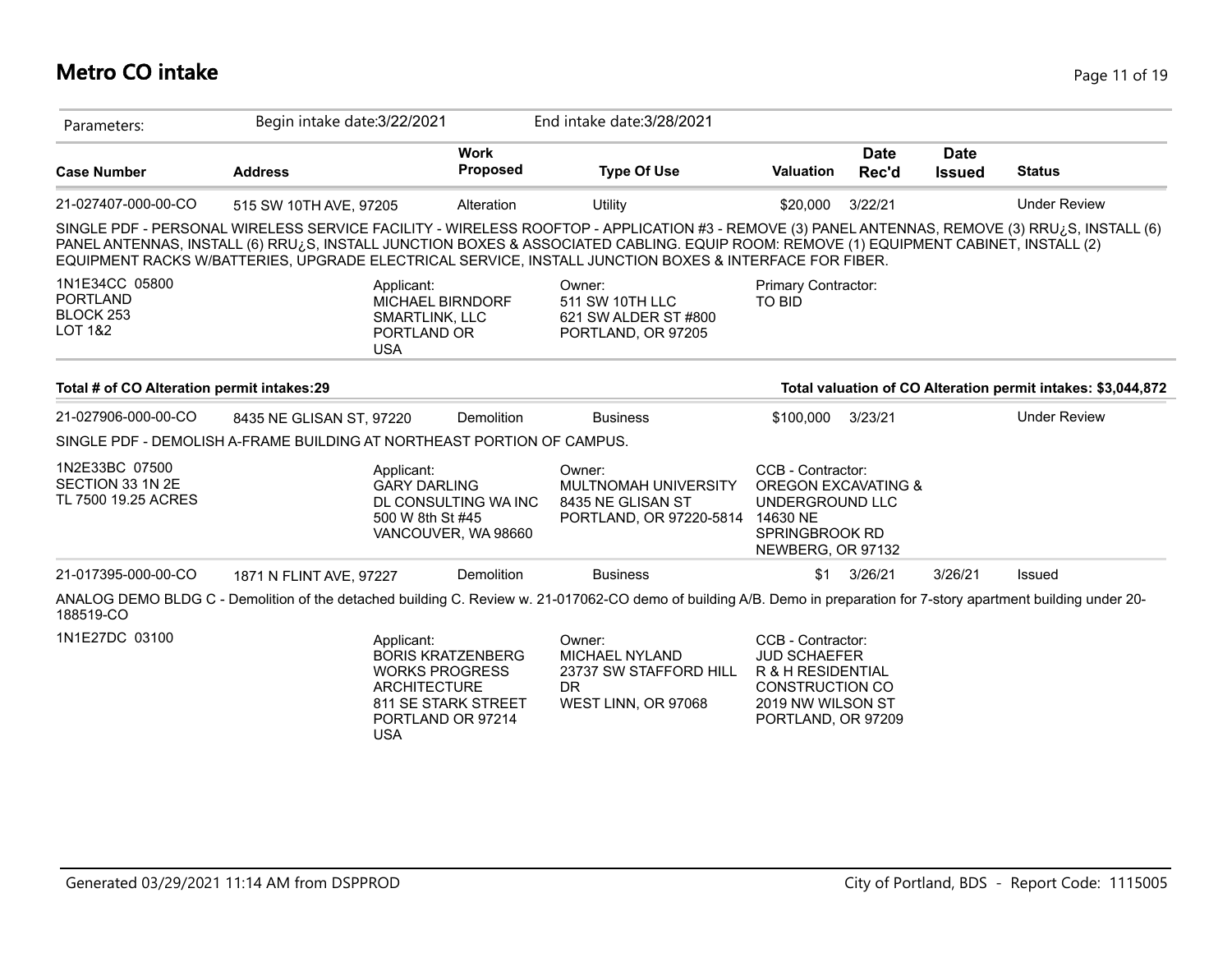### **Metro CO intake** Page 12 of 19

| Parameters:                                                                  | Begin intake date: 3/22/2021     |                                                                               |                            | End intake date: 3/28/2021                                                                                                                                                      |                                                                                                                       |                      |                              |                     |
|------------------------------------------------------------------------------|----------------------------------|-------------------------------------------------------------------------------|----------------------------|---------------------------------------------------------------------------------------------------------------------------------------------------------------------------------|-----------------------------------------------------------------------------------------------------------------------|----------------------|------------------------------|---------------------|
| <b>Case Number</b>                                                           | <b>Address</b>                   |                                                                               | <b>Work</b><br>Proposed    | <b>Type Of Use</b>                                                                                                                                                              | <b>Valuation</b>                                                                                                      | <b>Date</b><br>Rec'd | <b>Date</b><br><b>Issued</b> | <b>Status</b>       |
| 21-028478-000-00-CO                                                          | 5814 SE 92ND AVE, 97266          |                                                                               | Demolition                 | <b>Business</b>                                                                                                                                                                 | \$50,000                                                                                                              | 3/24/21              |                              | <b>Under Review</b> |
| SINGLE PDF - SB871 DEMOLISH MIXED USE BUILDING, NO BASEMENT.                 |                                  |                                                                               |                            |                                                                                                                                                                                 |                                                                                                                       |                      |                              |                     |
| 1S2E16DB 07100<br><b>CLEMSON ADD</b><br><b>BLOCK1</b><br>LOT 18 EXC PT IN ST |                                  | Applicant:<br><b>SHANNON CONNOR</b><br>412 NW 5TH AVE<br>PORTLAND, OR 97209   | <b>GENERATION PARTNERS</b> | Owner:<br><b>GENERATION PARTNERS</b><br><b>LLC</b><br>412 NW 5TH AVE STE 200<br>PORTLAND, OR 97209                                                                              | CCB - Contractor:<br><b>PACIFICAP</b><br><b>CONSTRUCTION LLC</b><br>412 NW 5TH AVE SUITE<br>200<br>PORTLAND, OR 97209 |                      |                              |                     |
| 21-028919-000-00-CO                                                          | 12099 NE AINSWORTH CIR,<br>97220 |                                                                               | Demolition                 | Factory/Industrial                                                                                                                                                              | \$85,000 3/25/21                                                                                                      |                      |                              | <b>Under Review</b> |
|                                                                              |                                  |                                                                               |                            |                                                                                                                                                                                 |                                                                                                                       |                      |                              |                     |
| charging stations                                                            |                                  |                                                                               |                            | LEATHERMAN - Demolition of existing parking lot, fencing, gates, storm water facilities, light poles, power transformer, and other site structures; relocate electrical vehicle |                                                                                                                       |                      |                              |                     |
| 1N2E15D 02502<br>PARTITION PLAT 1996-5<br>LOT <sub>2</sub>                   |                                  | Applicant:<br><b>PAUL KURTH</b><br><b>LRS ARCHITECTS</b><br>PORTLAND OR 97209 | 720 NW DAVIS, SUITE 300    | Owner:<br><b>THUNDERBOLT</b><br>DEVELOPMENT COMPANY<br>LLC<br>12106 NE AINSWORTH CIR<br>PORTLAND, OR 97220                                                                      | CCB - Contractor:<br><b>BREMIK</b><br><b>CONSTRUCTION INC</b><br>1026 SE STARK STREET<br>PORTLAND, OR 97214           |                      |                              |                     |
| 21-027830-000-00-CO                                                          | 6041 N FESSENDEN ST,<br>97203    |                                                                               | <b>Demolition</b>          | Utility                                                                                                                                                                         | \$12,485                                                                                                              | 3/25/21              |                              | <b>Under Review</b> |
| SINGLE PDF - DEMOLISH AND FILL SWIMMING POOL.                                |                                  |                                                                               |                            |                                                                                                                                                                                 |                                                                                                                       |                      |                              |                     |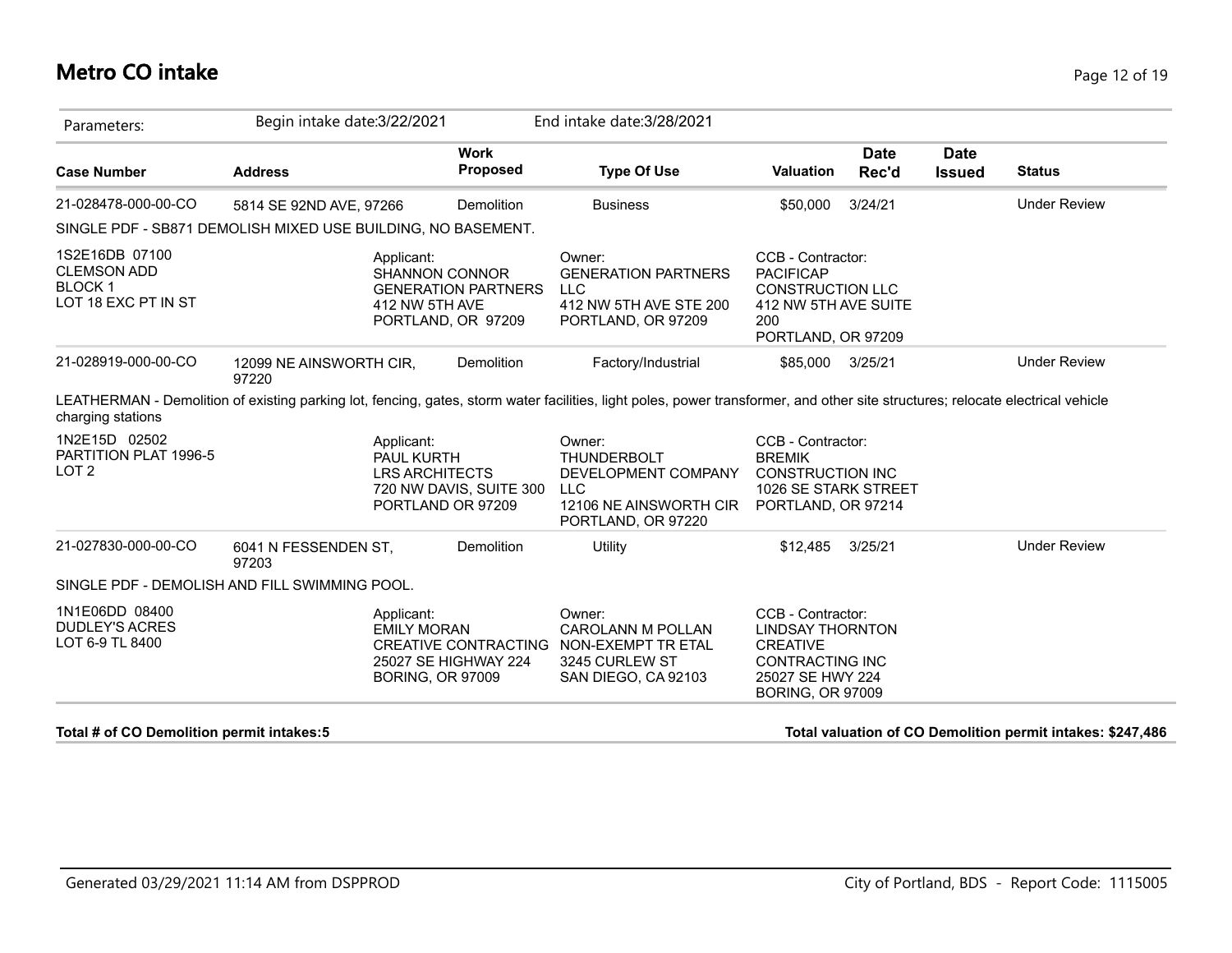#### **Metro CO intake** Page 13 of 19

| Parameters:         | Begin intake date: 3/22/2021                                                          |                                                                 | End intake date: 3/28/2021                                                                                       |                                                                                                                                                               |                      |                              |                     |
|---------------------|---------------------------------------------------------------------------------------|-----------------------------------------------------------------|------------------------------------------------------------------------------------------------------------------|---------------------------------------------------------------------------------------------------------------------------------------------------------------|----------------------|------------------------------|---------------------|
| <b>Case Number</b>  | <b>Address</b>                                                                        | <b>Work</b><br><b>Proposed</b>                                  | <b>Type Of Use</b>                                                                                               | <b>Valuation</b>                                                                                                                                              | <b>Date</b><br>Rec'd | <b>Date</b><br><b>Issued</b> | <b>Status</b>       |
| 18-209390-REV-04-CO | 3883 SW MOODY AVE, 97201                                                              | New Construction                                                | Apartments/Condos<br>(3 or more units)                                                                           | \$0                                                                                                                                                           | 3/22/21              | 3/22/21                      | Issued              |
|                     | REV 04 - Revision to roof truss detail per coordination with inspector on site.       |                                                                 |                                                                                                                  |                                                                                                                                                               |                      |                              |                     |
| 1S1E10CA 00400      | Applicant:<br>Lori Obeyesekere<br>HLR, Inc.<br>14881 Quorum Drive<br>Dallas, TX 75254 |                                                                 | Owner:<br><b>ALAMO MANHATTAN</b><br><b>BLOCK 40 OWNER LLC</b><br>3012 FAIRMOUNT ST #100<br>DALLAS, TX 75201-1210 | CCB - Contractor:<br><b>MICHAEL CARRIGG</b><br>ANDERSEN<br><b>CONSTRUCTION</b><br><b>COMPANY OF OREGON</b><br><b>LLC</b><br>PO BOX 6712<br>PORTLAND, OR 97228 |                      |                              |                     |
| 18-138158-DFS-06-CO | 2590 NW UPSHUR ST, 97210                                                              | <b>New Construction</b>                                         | Apartments/Condos<br>(3 or more units)                                                                           | \$100,000 3/24/21                                                                                                                                             |                      |                              | <b>Under Review</b> |
|                     | SINGLE PDF - DFS FOR STOREFRONT GLAZING.                                              |                                                                 |                                                                                                                  |                                                                                                                                                               |                      |                              |                     |
| 1N1E29DD 06300      | Applicant:<br><b>DAVID MULLENS</b><br><b>GROUP</b>                                    | URBAN DEVELOPMENT<br>735 SW 158TH AVENUE<br>BEAVERTON, OR 97006 | Owner:<br>SACKHOFF GROUP<br><b>INVESTMENTS LLC ET AL</b><br>735 SW 158TH AVE #130<br>BEAVERTON, OR 97006         | CCB - Contractor:<br><b>SK HOFF</b><br><b>CONSTRUCTION LLC</b><br>735 SW 158TH AVE<br>BEAVERTON, OR 97006                                                     |                      |                              |                     |
| 18-209390-REV-03-CO | 3883 SW MOODY AVE, 97201                                                              | <b>New Construction</b>                                         | Apartments/Condos<br>(3 or more units)                                                                           | \$0                                                                                                                                                           | 3/24/21              | 3/26/21                      | Issued              |

Applicant: Lori Obeyesekere HLR, Inc. 14881 Quorum Drive Dallas, TX 75254

1S1E10CA 00400 **CCB** - Contractor: Applicant: COMPONENTIES Owner: CCB - Contractor: LLC Owner: ALAMO MANHATTAN BLOCK 40 OWNER LLC 3012 FAIRMOUNT ST #100 DALLAS, TX 75201-1210

MICHAEL CARRIGG ANDERSEN **CONSTRUCTION** COMPANY OF OREGON PO BOX 6712 PORTLAND, OR 97228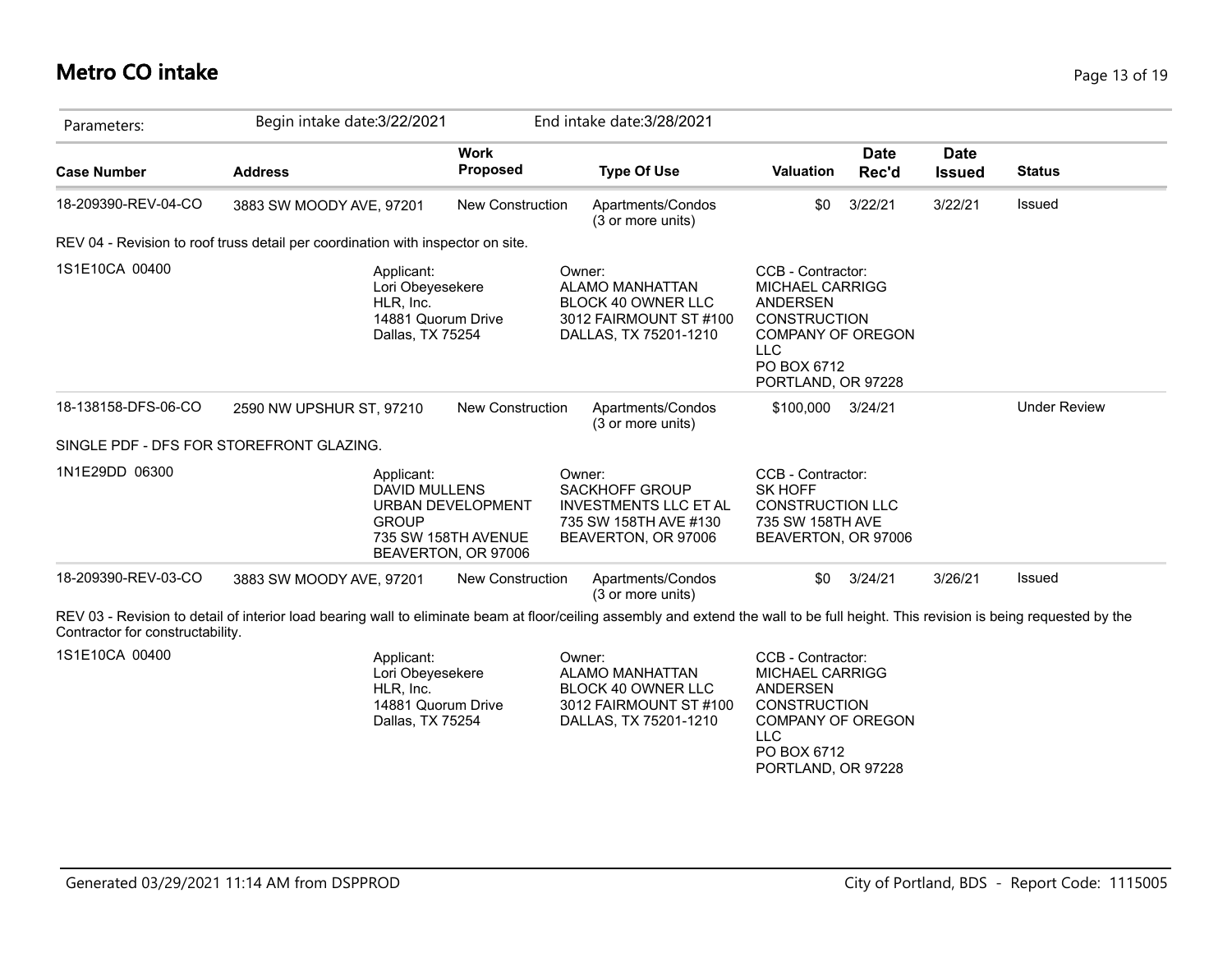### **Metro CO intake** Page 14 of 19

| Parameters:                                                 | Begin intake date: 3/22/2021 |                                                                                                                                                                      |                                                                  |            | End intake date: 3/28/2021                                                                                                                                                   |                                                                                                                                                       |                      |                              |                                                                                                                  |
|-------------------------------------------------------------|------------------------------|----------------------------------------------------------------------------------------------------------------------------------------------------------------------|------------------------------------------------------------------|------------|------------------------------------------------------------------------------------------------------------------------------------------------------------------------------|-------------------------------------------------------------------------------------------------------------------------------------------------------|----------------------|------------------------------|------------------------------------------------------------------------------------------------------------------|
| <b>Case Number</b>                                          | <b>Address</b>               |                                                                                                                                                                      | <b>Work</b><br>Proposed                                          |            | <b>Type Of Use</b>                                                                                                                                                           | <b>Valuation</b>                                                                                                                                      | <b>Date</b><br>Rec'd | <b>Date</b><br><b>Issued</b> | <b>Status</b>                                                                                                    |
| 17-156297-DFS-19-CO                                         | 2045 SW RIVER PKY, 97201     |                                                                                                                                                                      | <b>New Construction</b>                                          |            | Apartments/Condos<br>(3 or more units)                                                                                                                                       | \$20,000                                                                                                                                              | 3/24/21              | 3/24/21                      | Issued                                                                                                           |
| PHB - BRIDGE HOUSING WEST TOWER - DFS 19 - Roof Guardrail   |                              |                                                                                                                                                                      |                                                                  |            |                                                                                                                                                                              |                                                                                                                                                       |                      |                              |                                                                                                                  |
| 1S1E03CD 00800                                              |                              | Applicant:<br>Han-Mei Chiang<br><b>Hoffman Construction</b><br>PORTLAND OR<br><b>USA</b>                                                                             |                                                                  |            | Owner:<br><b>CITY OF PORTLAND</b><br>421 SW 6TH AVE #500<br>PORTLAND, OR 97204                                                                                               | CCB - Contractor:<br><b>HOFFMAN</b><br><b>CONSTRUCTION</b><br><b>COMPANY OF OREGON</b><br>805 SW BROADWAY<br><b>SUITE 2100</b><br>PORTLAND, OR 97205  |                      |                              |                                                                                                                  |
| 20-145382-REV-02-CO                                         | 11560 SE DIVISION ST, 97266  |                                                                                                                                                                      | New Construction                                                 |            | Apartments/Condos<br>(3 or more units)                                                                                                                                       | \$0                                                                                                                                                   | 3/22/21              | 3/22/21                      | Issued                                                                                                           |
| Type X gypsum board with 1 layer of Type C gypsum board     |                              |                                                                                                                                                                      |                                                                  |            | LARGE DIVISION - REV-02 - Revise the mechanical well roof framing (assembly M6) from engineered I-joists to a manufactured truss for structural support and replace 3 layers |                                                                                                                                                       |                      |                              |                                                                                                                  |
| 1S2E10AB 00300                                              |                              | Applicant:<br>SUZANNE ZUNIGA<br><b>BUREAU</b><br>421 SW 6TH AVENUE,<br><b>SUITE 500</b><br>Applicant:<br>Joseph Merrill<br>Ankrom Moisan<br>300<br>Portland OR 97209 | PORTLAND HOUSING<br>PORTLAND OR 97204<br>38 NW Davis Street, Ste | LP<br>#900 | Owner:<br>115TH STREET HOUSING<br>18201 VON KARMAN AVE<br>IRVINE, CA 92612-1097                                                                                              | CCB - Contractor:<br><b>TOM MITCHELL</b><br><b>WALSH</b><br><b>CONSTRUCTION CO</b><br><b>OREGON</b><br>2905 SW 1ST AVE<br>PORTLAND, OR 97201-<br>4705 |                      | Permit Info:<br>Type 1): V-A | Occupancy Group 1: R-<br>2 Residential Multi-family<br>Construction Type 1: V-A<br>Construction Type 2 (formerly |
| 20-144378-DFS-02-CO<br>FINDLEY COMMONS -DFS-02 - Roof Truss | 3440 SE 54TH AVE, 97206      |                                                                                                                                                                      | New Construction                                                 |            | Apartments/Condos<br>(3 or more units)                                                                                                                                       | \$26,592                                                                                                                                              | 3/25/21              |                              | Approved to Issue                                                                                                |
| 1S2E07AC 05300                                              |                              | Applicant:<br><b>JAMES KOH</b><br><b>BEAUDIN</b><br><b>CONSTRUCTION</b><br>PO BOX 80514                                                                              | PORTLAND, OR 97280                                               | $a-25$     | Owner:<br><b>FINDLEY COMMONS LLC</b><br>866 N COLUMBIA BLVD STE PO BOX 80514<br>PORTLAND OR 97217                                                                            | CCB - Contractor:<br><b>CONSTRUCTIVE INC</b><br>PORTLAND, OR 97280                                                                                    |                      |                              |                                                                                                                  |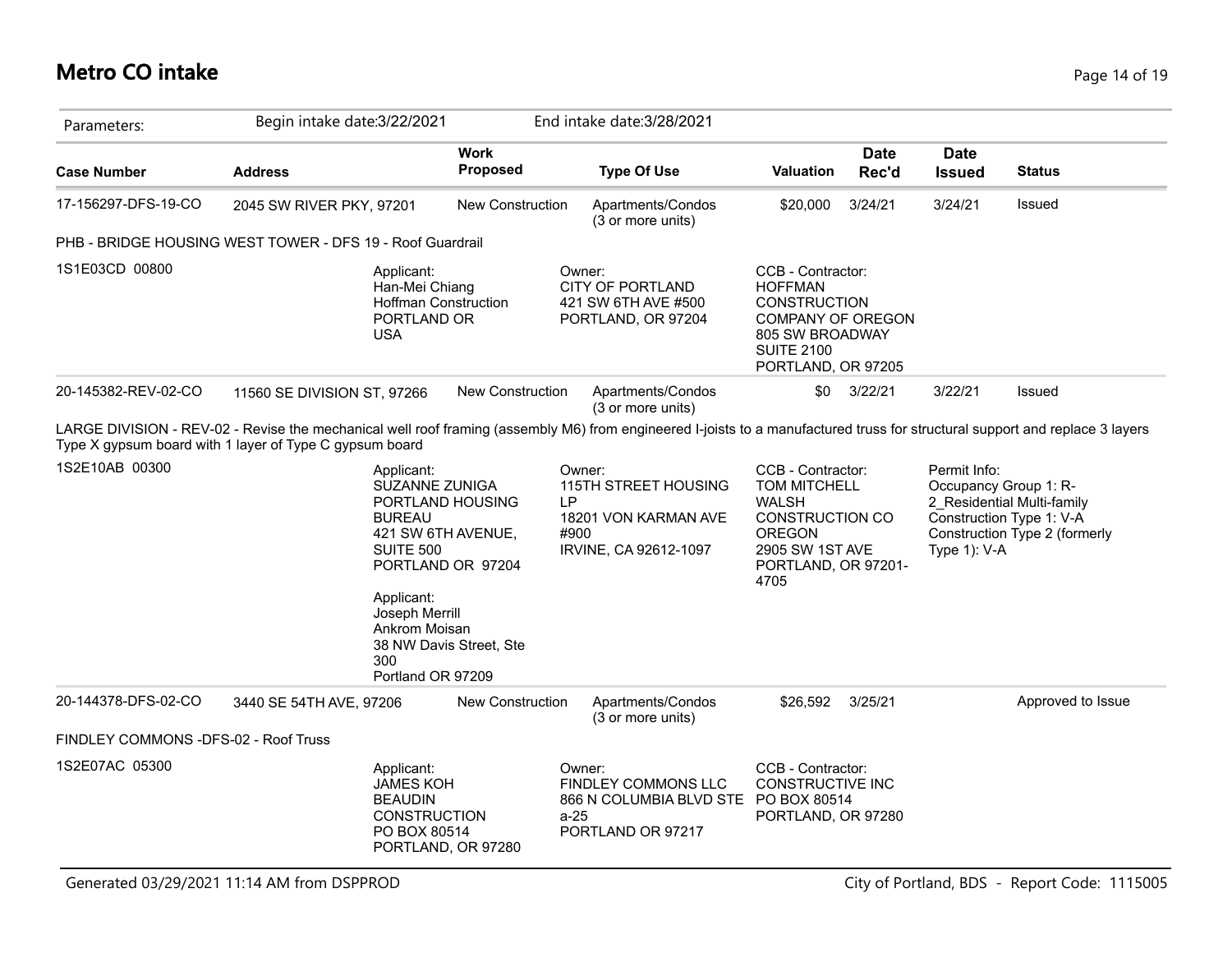#### **Metro CO intake** Page 15 of 19

| Parameters:         | Begin intake date: 3/22/2021                                                                                                                                                                                                                                                                                                           |                                | End intake date: 3/28/2021                                                           |                                                                                                                                                      |                      |                              |               |
|---------------------|----------------------------------------------------------------------------------------------------------------------------------------------------------------------------------------------------------------------------------------------------------------------------------------------------------------------------------------|--------------------------------|--------------------------------------------------------------------------------------|------------------------------------------------------------------------------------------------------------------------------------------------------|----------------------|------------------------------|---------------|
| <b>Case Number</b>  | <b>Address</b>                                                                                                                                                                                                                                                                                                                         | <b>Work</b><br><b>Proposed</b> | <b>Type Of Use</b>                                                                   | <b>Valuation</b>                                                                                                                                     | <b>Date</b><br>Rec'd | <b>Date</b><br><b>Issued</b> | <b>Status</b> |
| 19-106743-DFS-17-CO | 1725 SW SALMON ST, 97205                                                                                                                                                                                                                                                                                                               | New Construction               | Apartments/Condos<br>(3 or more units)                                               | \$50,000                                                                                                                                             | 3/25/21              | 3/26/21                      | Issued        |
|                     | 18S - DFS 17 - Seismic bracing for suspended electrical systems                                                                                                                                                                                                                                                                        |                                |                                                                                      |                                                                                                                                                      |                      |                              |               |
| 1N1E33DC 05700      | Applicant:<br><b>HANNAH JENKINS</b><br><b>HOFFMAN</b><br><b>CONSTRUCTION</b><br>805 SW BROADWAY<br><b>SUITE 2100</b>                                                                                                                                                                                                                   | PORTLAND, OR 97205             | Owner:<br>CI-GS PORTLAND LLC<br>465 MEETING ST #500<br>CHARLESTON, SC 29403-<br>4832 | CCB - Contractor:<br><b>HOFFMAN</b><br><b>CONSTRUCTION</b><br><b>COMPANY OF OREGON</b><br>805 SW BROADWAY<br><b>SUITE 2100</b><br>PORTLAND, OR 97205 |                      |                              |               |
| 20-221628-000-00-CO | 401 N SCHMEER RD. 97217                                                                                                                                                                                                                                                                                                                | New Construction               | <b>Business</b>                                                                      | \$20,207                                                                                                                                             | 3/23/21              | 3/23/21                      | Issued        |
| 222322-MT           | PROLOGIS LOT F SECONDARY GUARD HOUSE - Secondary Guardhouse with plumbing and mechanical, to serve new tilt-up distribution building. *** Review with 20-174521-<br>CO (main tilt-up) 20-193508-MT (tilt-up MT), 20-196937-CO Trash Enclosure, 20-221618-CO Primary Guard House, 20-222315-MT, 20-221628-CO Secondary Guard House, 20- |                                |                                                                                      |                                                                                                                                                      |                      |                              |               |

1N1E10 00200 **Permit Info:** Applicant: COWNer: Owner: CCB - Contractor: Permit Info: Owner: PROLOGIS LP 1800 WAZEE ST #500 1515 SE WATER AVENUE, DENVER, CO 80202-2526 Applicant: DALE POPPE MACKENZIE SUITE 100 PORTLAND OREGON 97214

GUY BLANCHARD SIERRA **CONSTRUCTION** COMPANY INC A CORPORATION OF WASHINGTON 14800 NE NORTH WOODINVILLE WAY WOODINVILLE, WA 98072

Occupancy Group 1: B\_Bank, Off., Med.Off., Pub.Bldg. Construction Type 1: V-B Total Square Footage - Display Only: 144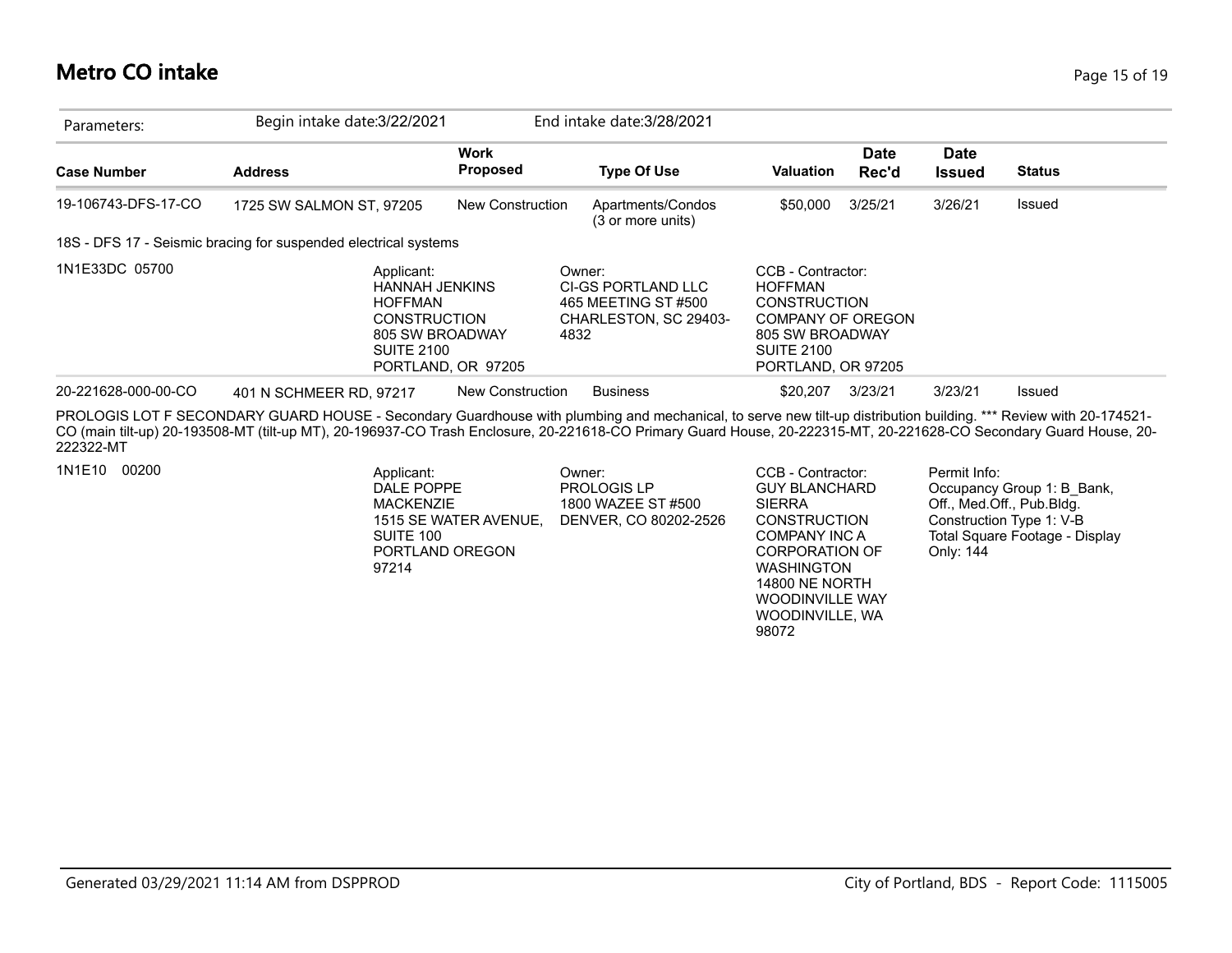# **Metro CO intake** Page 16 of 19

| Parameters:         | Begin intake date: 3/22/2021                                                                                                                                                                                                                                             |                         | End intake date: 3/28/2021                                                      |                                                                                                                                                                                                                                 |                      |                              |                                                                                                                       |
|---------------------|--------------------------------------------------------------------------------------------------------------------------------------------------------------------------------------------------------------------------------------------------------------------------|-------------------------|---------------------------------------------------------------------------------|---------------------------------------------------------------------------------------------------------------------------------------------------------------------------------------------------------------------------------|----------------------|------------------------------|-----------------------------------------------------------------------------------------------------------------------|
| <b>Case Number</b>  | <b>Address</b>                                                                                                                                                                                                                                                           | <b>Work</b><br>Proposed | <b>Type Of Use</b>                                                              | <b>Valuation</b>                                                                                                                                                                                                                | <b>Date</b><br>Rec'd | <b>Date</b><br><b>Issued</b> | <b>Status</b>                                                                                                         |
| 20-221618-000-00-CO | 401 N SCHMEER RD, 97217                                                                                                                                                                                                                                                  | <b>New Construction</b> | <b>Business</b>                                                                 | \$39,314                                                                                                                                                                                                                        | 3/23/21              | 3/23/21                      | <b>Issued</b>                                                                                                         |
|                     | PROLOGIS LOT F PRIMARY GUARD HOUSE - Guardhouse with mechanical and plumbing, for new tilt-up. ****review with 20-174521-CO (tilt-up), 20-193508-MT (tilt-up MT) 20-<br>222315-MT, and 20-221628-CO/20-222322-MT (secondary guard house), 20-196937-CO (trash enclosure) |                         |                                                                                 |                                                                                                                                                                                                                                 |                      |                              |                                                                                                                       |
| 1N1E10 00200        | Applicant:<br>DALE POPPE<br><b>MACKENZIE</b><br><b>SUITE 100</b><br>PORTLAND OREGON<br>97214                                                                                                                                                                             | 1515 SE WATER AVENUE,   | Owner:<br>PROLOGIS LP<br>1800 WAZEE ST #500<br>DENVER, CO 80202-2526            | CCB - Contractor:<br><b>GUY BLANCHARD</b><br><b>SIERRA</b><br><b>CONSTRUCTION</b><br><b>COMPANY INC A</b><br><b>CORPORATION OF</b><br><b>WASHINGTON</b><br><b>14800 NE NORTH</b><br>WOODINVILLE WAY<br>WOODINVILLE, WA<br>98072 |                      | Permit Info:<br>Only: 275    | Occupancy Group 1: B Bank,<br>Off., Med.Off., Pub.Bldg.<br>Construction Type 1: V-B<br>Total Square Footage - Display |
| 20-110875-DFS-06-CO | 2148 NE M L KING BLVD,<br>97212                                                                                                                                                                                                                                          | <b>New Construction</b> | <b>Business</b>                                                                 | \$2,312 3/22/21                                                                                                                                                                                                                 |                      | 3/22/21                      | <b>Issued</b>                                                                                                         |
|                     | DFS 06 - Light pole foundation and invertor anchor bolts.                                                                                                                                                                                                                |                         |                                                                                 |                                                                                                                                                                                                                                 |                      |                              |                                                                                                                       |
| 1N1E26CB 18600      | Applicant:<br><b>JAKE WELCH</b><br><b>COCHRAN INC</b><br>DR.<br>TIGARD, OR<br>97223                                                                                                                                                                                      | 7550 SW TECH CENTER     | Owner:<br>CNS PROPERTIES LLC<br>PO BOX 5118<br>PORTLAND, OR 97208-5118          | CCB - Contractor:<br>SWINERTON BUILDERS<br><b>INC</b><br>2001 CLAYTON ROAD<br>7TH FLOOR LEGAL<br>CONCORD, CA 94520                                                                                                              |                      |                              |                                                                                                                       |
| 19-218657-DFS-16-CO | 1750 SW SALMON ST, 97205                                                                                                                                                                                                                                                 | <b>New Construction</b> | Educational                                                                     | \$75,000                                                                                                                                                                                                                        | 3/22/21              | 3/22/21                      | <b>Issued</b>                                                                                                         |
|                     | LINCOLN H.S. - DFS-16 - Supports for laboratory fume hoods                                                                                                                                                                                                               |                         |                                                                                 |                                                                                                                                                                                                                                 |                      |                              |                                                                                                                       |
| 1S1E04AB 00100      | Applicant:<br><b>MARK SAWALLICH</b><br><b>HOFFMAN</b><br><b>CONSTRUCTION</b><br><b>SUITE 2100</b><br>PORTLAND, OR 97205                                                                                                                                                  | 805 SW BROADWAY ST.,    | Owner:<br><b>SCHOOL DISTRICT NO 1</b><br>PO BOX 3107<br>PORTLAND, OR 97208-3107 | CCB - Contractor:<br><b>HOFFMAN</b><br><b>CONSTRUCTION</b><br><b>COMPANY OF OREGON</b><br>805 SW BROADWAY<br><b>SUITE 2100</b><br>PORTLAND, OR 97205                                                                            |                      |                              |                                                                                                                       |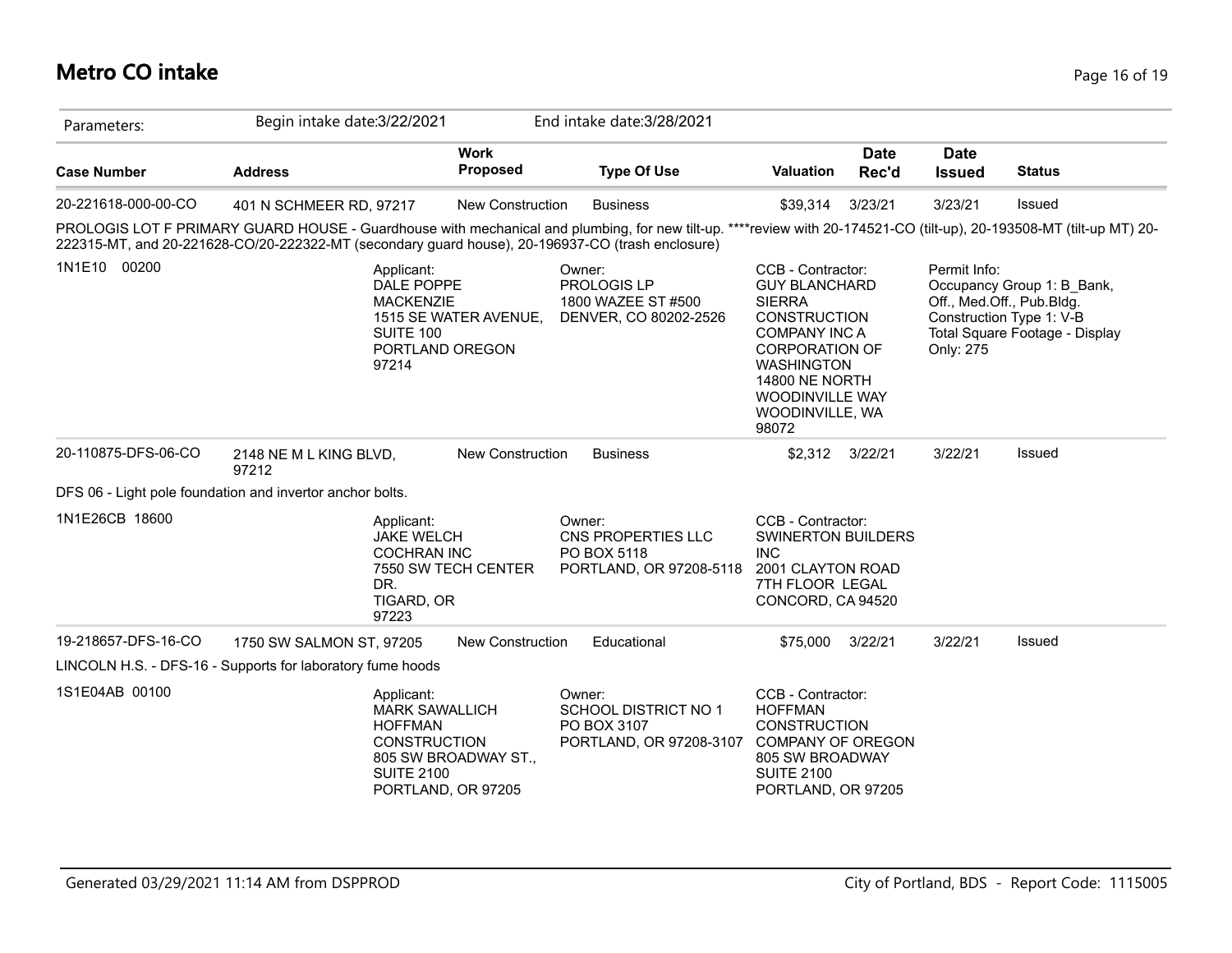### **Metro CO intake** Page 17 of 19

| Parameters:                            | Begin intake date: 3/22/2021                                                                                                                                                                                                                                                                               |                           | End intake date: 3/28/2021                                                                                           |                                                                                                                 |                      |                                                                       |                                                           |
|----------------------------------------|------------------------------------------------------------------------------------------------------------------------------------------------------------------------------------------------------------------------------------------------------------------------------------------------------------|---------------------------|----------------------------------------------------------------------------------------------------------------------|-----------------------------------------------------------------------------------------------------------------|----------------------|-----------------------------------------------------------------------|-----------------------------------------------------------|
| <b>Case Number</b>                     | <b>Address</b>                                                                                                                                                                                                                                                                                             | <b>Work</b><br>Proposed   | <b>Type Of Use</b>                                                                                                   | <b>Valuation</b>                                                                                                | <b>Date</b><br>Rec'd | <b>Date</b><br><b>Issued</b>                                          | <b>Status</b>                                             |
| 19-247236-REV-03-CO                    | 6210 N VAN HOUTEN PL,<br>97203                                                                                                                                                                                                                                                                             | <b>New Construction</b>   | Factory/Industrial                                                                                                   | \$0                                                                                                             | 3/25/21              | 3/25/21                                                               | Issued                                                    |
|                                        | U OF P FRANZ PHYSICAL PLANT - REV-03-CO Roof framing has been revised to slope to the outside walls and to accommodate changes to HVAC equipment, including<br>additional HVAC units. The rooftop mechanical screen was also deleted. **Review with 19-247292-MT-REV-01                                    |                           |                                                                                                                      |                                                                                                                 |                      |                                                                       |                                                           |
| 1N1E18 00100                           | Applicant:<br><b>JEFF BRINGENBERG</b><br>SODERSTROM<br><b>ARCHITECTS</b><br><b>SUITE 410</b><br>PORTLAND OR 97209                                                                                                                                                                                          | 1200 NW NAITO PKWY,       | Owner:<br>UNIVERSITY OF PORTLAND LEASE CRUTCHER<br>5000 N WILLAMETTE BLVD<br>PORTLAND, OR 97203-5743 550 SW 12TH AVE | CCB - Contractor:<br><b>LEWIS LLC</b><br>PORTLAND, OR 97205                                                     |                      |                                                                       |                                                           |
| 19-255461-REV-01-CO                    | 10230 SE CHERRY BLOSSOM<br>DR, 97216                                                                                                                                                                                                                                                                       | New Construction          | Institutional                                                                                                        | \$120,000                                                                                                       | 3/26/21              | 3/26/21                                                               | Issued                                                    |
| 255556-REV-01-MT **Value Added Permit. | DEPAUL TREATMENT CNTR - REV-01 - Reconfigured areas of ground floor plan, no change to Structural or Fire Protection elements. Added Skylights **** Review with 19-                                                                                                                                        |                           |                                                                                                                      |                                                                                                                 |                      |                                                                       |                                                           |
| 1S2E03BB 02000                         | Applicant:<br>SARAH VAZ<br>110 SE 8TH AVE.<br>PORTLAND, OR 97211                                                                                                                                                                                                                                           | <b>HOLST ARCHITECTURE</b> | Owner:<br>DE PAUL QALICB INC<br>830 SE 102ND AVE<br>PORTLAND, OR 97216-2815                                          | CCB - Contractor:<br>R & H CONSTRUCTION<br><sub>CO</sub><br>2019 NW WILSON ST<br>PORTLAND, OR 97209             |                      | Permit Info:<br>Occupancy Group 1: A-<br>2 Restaurant<br>Type 1): V-A | Construction Type 1: V-A<br>Construction Type 2 (formerly |
| 21-023817-000-00-CO                    | 5001 N COLUMBIA BLVD,<br>97203                                                                                                                                                                                                                                                                             | <b>New Construction</b>   | Institutional                                                                                                        | \$1,000                                                                                                         | 3/22/21              | 3/22/21                                                               | Issued                                                    |
|                                        | BES STEP - SOG Transformer Pad - Construction of concrete rebar reinforced electrical transformer pad to be poured as part of the special operations group (SOG) facilities at<br>the Columbia Boulevard Wastewater Treatment Plant STEP project. The SOG facilities are under permit 20-204260-000-00-CO. |                           |                                                                                                                      |                                                                                                                 |                      |                                                                       |                                                           |
| 1N1E05C 00800                          | Applicant:<br><b>JULIETTA RANDLES</b><br><b>BUREAU OF</b><br><b>ENVIRONMENTAL</b><br><b>SERVICES</b><br>PORTLAND OR 97203                                                                                                                                                                                  | 5001 N COLUMBIA BLVD      | Owner:<br>PORTLAND CITY OF<br>1120 SW 5TH AVE #1000<br>PORTLAND, OR 97204-1912                                       | CCB - Contractor:<br>KIEWIT<br><b>INFRASTRUCTURE</b><br>WEST CO<br>1550 MIKE FAHEY ST<br><b>OMAHA, NE 68102</b> |                      |                                                                       |                                                           |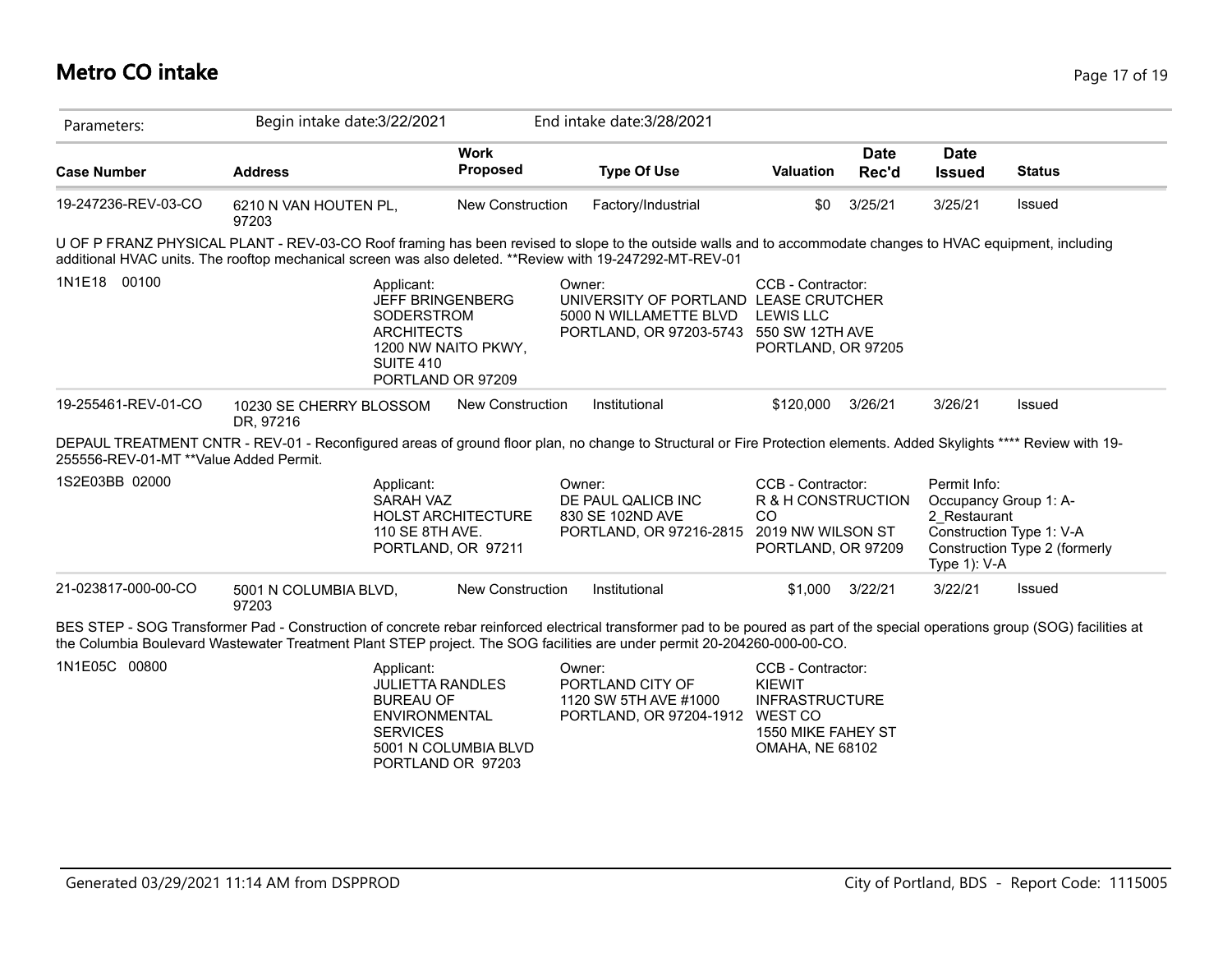### **Metro CO intake** Page 18 of 19

| Parameters:                                            | Begin intake date: 3/22/2021                                                                    |                                                                                                                           | End intake date: 3/28/2021                                                     |                                                                                                                       |                      |                                                                                            |                                                             |
|--------------------------------------------------------|-------------------------------------------------------------------------------------------------|---------------------------------------------------------------------------------------------------------------------------|--------------------------------------------------------------------------------|-----------------------------------------------------------------------------------------------------------------------|----------------------|--------------------------------------------------------------------------------------------|-------------------------------------------------------------|
| <b>Case Number</b>                                     | <b>Address</b>                                                                                  | <b>Work</b><br><b>Proposed</b>                                                                                            | <b>Type Of Use</b>                                                             | <b>Valuation</b>                                                                                                      | <b>Date</b><br>Rec'd | <b>Date</b><br><b>Issued</b>                                                               | <b>Status</b>                                               |
| 19-261535-REV-01-CO                                    | 5315 NE GLISAN ST, 97213                                                                        | New Construction                                                                                                          | Mercantile                                                                     | \$0                                                                                                                   | 3/23/21              |                                                                                            | <b>Under Review</b>                                         |
|                                                        | SINGLE PDF - REVISION TO CHANGE ROOF ASSEMBLY DETAIL PER LIFE SAFETY REVIEWER.                  |                                                                                                                           |                                                                                |                                                                                                                       |                      |                                                                                            |                                                             |
| 1N2E31AC 06600                                         |                                                                                                 | Applicant:<br><b>JOHN CARHART</b><br><b>LOCKWOOD CARHART</b><br>ARCHITECTURE LLC<br>223 NE 62ND AVE<br>PORTLAND, OR 97213 | Owner:<br>RAMI ABDULWAHAB<br>9025 SW SUNSTEAD LN<br>PORTLAND, OR 97225         | CCB - Contractor:<br><b>FADI ATYIEA</b><br><b>JANNOURAH</b><br>18181 SE RICHEY RD<br>GRESHAM, OR 97080                |                      | Permit Info:<br>Service Station<br>Construction Type 1: V-B                                | Occupancy Group 1: M_Store,                                 |
| 18-236727-DFS-02-CO                                    | 10890 N DENVER AVE, 97217                                                                       | <b>New Construction</b>                                                                                                   | Storage                                                                        | \$13.000                                                                                                              | 3/24/21              |                                                                                            | <b>Under Review</b>                                         |
|                                                        | SINGLE PDF - DFS FOR STOREFRONT WINDOWS.                                                        |                                                                                                                           |                                                                                |                                                                                                                       |                      |                                                                                            |                                                             |
| 1N1E04A 00600<br>SECTION 04 1N 1E<br>TL 600 0.21 ACRES |                                                                                                 | Applicant:<br><b>GRANT WILLS</b><br>2KG CONTRACTORS, INC.<br>6790 Sw Whistling Ct<br>Beaverton, OR 97008                  | Owner:<br>PORTLAND CITY OF<br>1120 SW 5TH AVE #1302<br>PORTLAND, OR 97204-1912 | CCB - Contractor:<br><b>GRANT WILLS</b><br>2KG CONTRACTORS<br><b>INC</b><br>4917 NE 185TH DRIVE<br>PORTLAND, OR 97230 |                      |                                                                                            |                                                             |
| 18-162599-REV-07-CO                                    | 7200 NE AIRPORT WAY,<br>97218                                                                   | <b>New Construction</b>                                                                                                   | Storage                                                                        | \$0                                                                                                                   | 3/22/21              |                                                                                            | <b>Under Review</b>                                         |
|                                                        | PACR - REV-07 - Revision to DFS-23 - Add support frames to scope of work permitted under DFS-23 |                                                                                                                           |                                                                                |                                                                                                                       |                      |                                                                                            |                                                             |
| 1N2E08B 00400                                          |                                                                                                 | Applicant:<br>MIKE COYLE<br><b>FASTER PERMITS</b><br>2000 SW 1ST AVENUE,<br>SUITE 420<br>PORTLAND, OR 97201               | Owner:<br>PORT OF PORTLAND<br>PO BOX 3529<br>PORTLAND, OR 97208-3529           | CCB - Contractor:<br><b>JE DUNN</b><br><b>CONSTRUCTION</b><br><b>COMPANY</b><br>1001 LOCUST<br>KANSAS CITY, MO 64106  |                      | Permit Info:<br>Off., Med.Off., Pub.Bldg.<br>Construction Type 1: II-B<br>Type $1$ ): II-B | Occupancy Group 1: B_Bank,<br>Construction Type 2 (formerly |